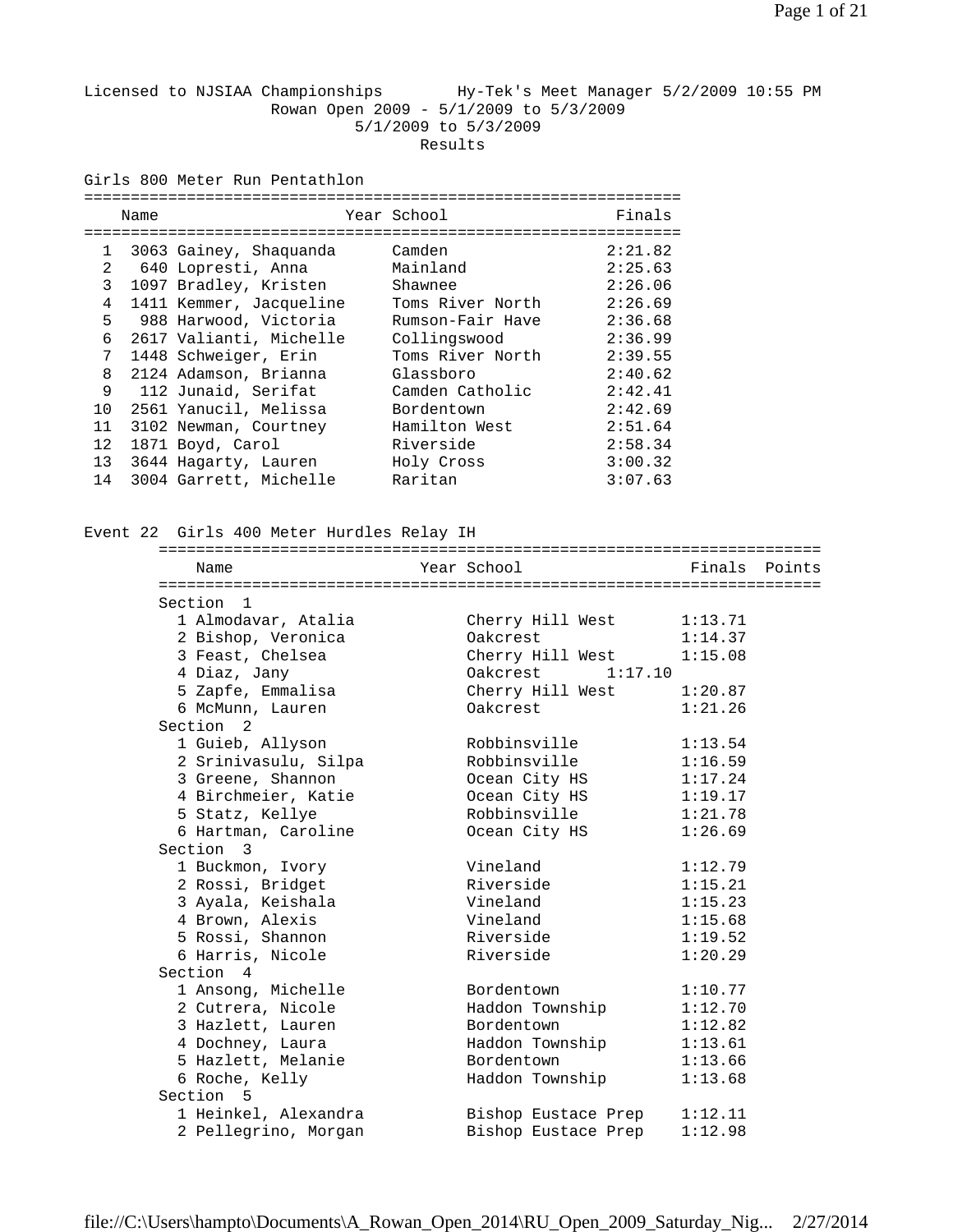|        | 3 Edwards, Rashema                        | Teaneck High School<br>1:13.92                                     |  |
|--------|-------------------------------------------|--------------------------------------------------------------------|--|
|        | 4 Price, Alison                           | Teaneck High School<br>1:14.23                                     |  |
|        | 5 McGrath, Alexa                          | Bishop Eustace Prep<br>1:14.41                                     |  |
|        | 6 Wizzard, Shaena                         | Teaneck High School<br>1:19.45                                     |  |
|        | Section 6                                 |                                                                    |  |
|        | 1 Feldman, Greta                          | Haddonfield<br>1:07.33                                             |  |
|        | 2 Aquino, Janelle                         | Toms River North<br>1:08.19                                        |  |
|        | 3 Baily, Lisa                             | Haddonfield<br>1:09.58                                             |  |
|        | 4 Luongo, Cheryl                          | Toms River North<br>1:09.93                                        |  |
|        | 5 Oliver, Taylor                          | Toms River North<br>1:11.32                                        |  |
|        | 6 Barber, Becky                           | Haddonfield<br>1:11.87                                             |  |
|        | Section 7                                 |                                                                    |  |
|        | 1 Oldt, Tina                              | Clearview<br>1:06.58                                               |  |
|        | 2 Biagi, Brittany                         | Clearview<br>1:06.91                                               |  |
|        | 3 Lenkowski, Cassandra                    | Clearview<br>1:07.29                                               |  |
|        |                                           | 1:07.76                                                            |  |
|        | 4 Delaney, Murphy Kate                    | Mon Don                                                            |  |
|        | 5 Dabrowski, Pauline                      | 1:08.84<br>Mon Don                                                 |  |
|        | 6 Maguire, Jessica                        | 1:13.50<br>Mon Don                                                 |  |
|        | Section 8                                 |                                                                    |  |
|        | 1 Thompson, Jamie                         | South Brunswick<br>1:06.04                                         |  |
|        | 2 Rodriguez, Samantha                     | Southern Regional<br>1:08.15                                       |  |
|        | 3 Rubel, Katie                            | Southern Regional<br>1:09.02                                       |  |
|        | Event 22 Girls 400 Meter Hurdles Relay IH |                                                                    |  |
|        | 4 Samper, Jamielyn                        | South Brunswick<br>1:09.42                                         |  |
|        | 5 Hammel, Mikaela                         | Southern Regional<br>1:10.82                                       |  |
|        | 6 Calderone, Laura                        | South Brunswick<br>1:13.60                                         |  |
|        | Section 9                                 |                                                                    |  |
|        | 1 Bohi, Mary                              | 1:05.72<br>Seneca High School                                      |  |
|        | 2 Gall, Christina                         | Seneca High School<br>1:09.70                                      |  |
|        | 3 Arientyl, Vanessa                       | Willingboro<br>1:10.54                                             |  |
|        | 4 rowe, patrice                           | Willingboro<br>1:10.71                                             |  |
|        | 5 Middleton, Emilia                       | Willingboro<br>1:12.57                                             |  |
|        | 6 Smith, Chloe                            | Seneca High School<br>1:12.62                                      |  |
|        | Event 22 Girls 400 Meter Hurdles Relay IH |                                                                    |  |
|        |                                           |                                                                    |  |
|        | Name                                      | Year School<br>Finals H# Points                                    |  |
|        |                                           |                                                                    |  |
| Finals |                                           |                                                                    |  |
|        | 1 Bohi, Mary                              | Seneca High School<br>1:05.72<br>9                                 |  |
|        |                                           | 1:06.04                                                            |  |
|        | 2 Thompson, Jamie                         | South Brunswick<br>8                                               |  |
|        | 3 Oldt, Tina                              | 1:06.58<br>7<br>Clearview                                          |  |
|        | 4 Biagi, Brittany                         | Clearview<br>1:06.91<br>7                                          |  |
|        | 5 Lenkowski, Cassandra                    | Clearview<br>1:07.29<br>7                                          |  |
|        | 6 Feldman, Greta                          | Haddonfield<br>$\epsilon$<br>1:07.33                               |  |
|        | 7 Delaney, Murphy Kate                    | 1:07.76<br>7<br>Mon Don                                            |  |
|        | 8 Rodriguez, Samantha                     | Southern Regional<br>8<br>1:08.15                                  |  |
|        | 9 Aquino, Janelle                         | 6<br>Toms River North<br>1:08.19                                   |  |
|        | 10 Dabrowski, Pauline                     | 7<br>Mon Don<br>1:08.84                                            |  |
|        |                                           |                                                                    |  |
|        | 11 Rubel, Katie                           | Southern Regional<br>8<br>1:09.02                                  |  |
|        |                                           | South Brunswick<br>8<br>1:09.42                                    |  |
|        | 12 Samper, Jamielyn                       | Haddonfield                                                        |  |
|        | 13 Baily, Lisa                            | 6<br>1:09.58                                                       |  |
|        | 14 Gall, Christina                        | 9<br>Seneca High School<br>1:09.70                                 |  |
|        | 15 Luongo, Cheryl                         | 6<br>Toms River North<br>1:09.93                                   |  |
|        | 16 Arientyl, Vanessa                      | Willingboro<br>9<br>1:10.54                                        |  |
|        | 17 rowe, patrice                          | Willingboro<br>9<br>1:10.71                                        |  |
|        | 18 Ansong, Michelle                       | Bordentown<br>4<br>1:10.77                                         |  |
|        | 19 Hammel, Mikaela                        | Southern Regional<br>1:10.82<br>8                                  |  |
|        | 20 Oliver, Taylor                         | 6<br>Toms River North<br>1:11.32                                   |  |
|        | 21 Barber, Becky<br>22 Heinkel, Alexandra | Haddonfield<br>6<br>1:11.87<br>5<br>Bishop Eustace Prep<br>1:12.11 |  |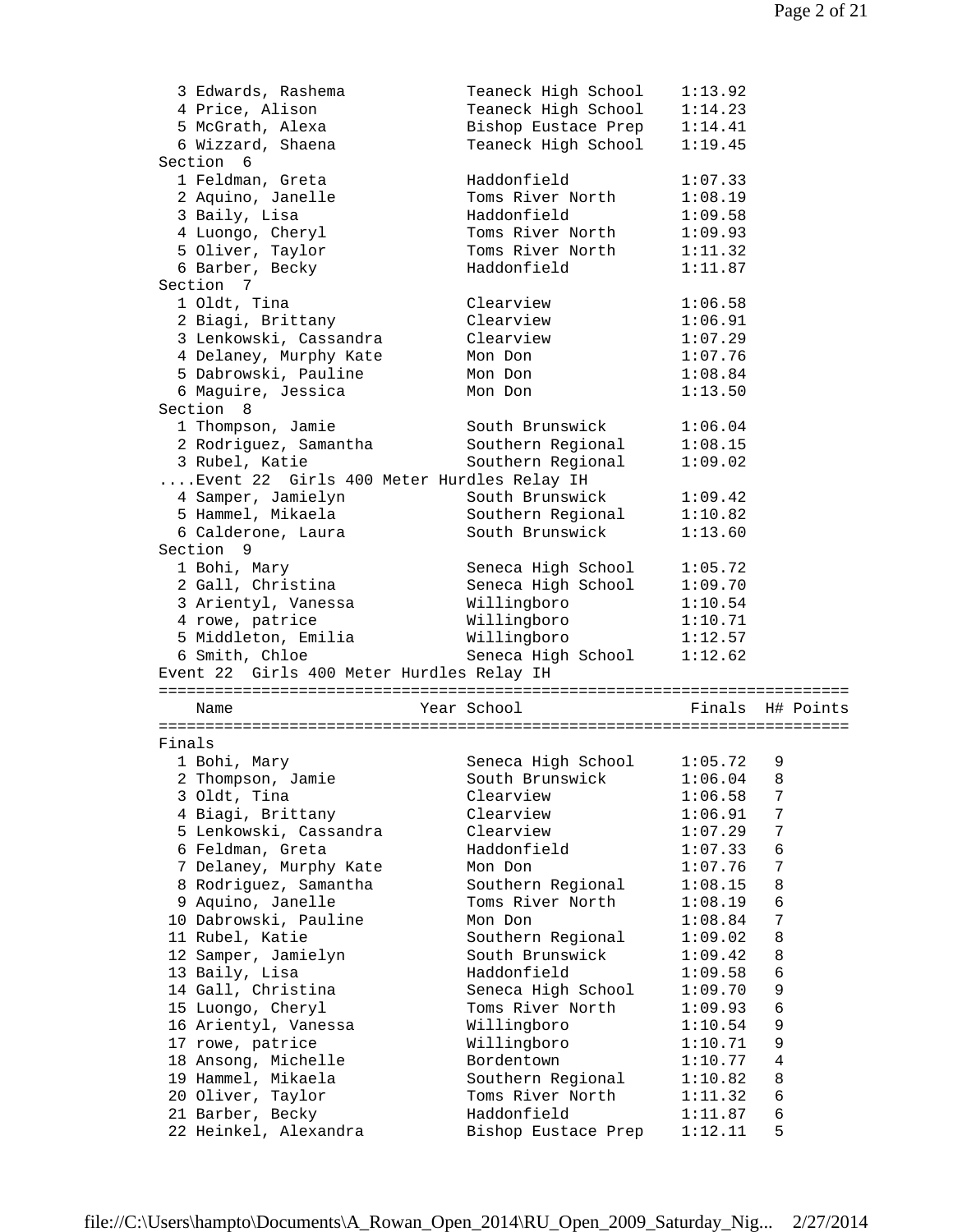| 23 Middleton, Emilia                      |                 |                      | Willingboro                               | 1:12.57    | 9              |
|-------------------------------------------|-----------------|----------------------|-------------------------------------------|------------|----------------|
| 24 Smith, Chloe                           |                 |                      | Seneca High School                        | 1:12.62    | 9              |
| 25 Cutrera, Nicole                        |                 |                      | Haddon Township                           | 1:12.70    | 4              |
| 26 Buckmon, Ivory                         |                 |                      | Vineland                                  | 1:12.79    | 3              |
| 27 Hazlett, Lauren                        |                 |                      | Bordentown                                | 1:12.82    | 4              |
| 28 Pellegrino, Morgan                     |                 |                      | Bishop Eustace Prep                       | 1:12.98    | 5              |
| 29 Maguire, Jessica                       |                 |                      | Mon Don                                   | 1:13.50    | 7              |
| 30 Guieb, Allyson                         |                 |                      | Robbinsville                              | 1:13.54    | $\mathbf{2}$   |
| 31 Calderone, Laura                       |                 |                      | South Brunswick                           | 1:13.60    | 8              |
| 32 Dochney, Laura                         |                 |                      | Haddon Township                           | 1:13.61    | 4              |
| 33 Hazlett, Melanie                       |                 |                      | Bordentown                                | 1:13.66    | 4              |
| 34 Roche, Kelly                           |                 |                      | Haddon Township                           | 1:13.68    | 4              |
| 35 Almodavar, Atalia                      |                 |                      | Cherry Hill West                          | 1:13.71    | $\mathbf 1$    |
| 36 Edwards, Rashema                       |                 |                      | Teaneck High School                       | 1:13.92    | 5              |
| 37 Price, Alison                          |                 |                      | Teaneck High School                       | 1:14.23    | 5              |
| 38 Bishop, Veronica                       |                 |                      | Oakcrest                                  | 1:14.37    | $\mathbf 1$    |
| 39 McGrath, Alexa                         |                 |                      | Bishop Eustace Prep                       | 1:14.41    | 5              |
| Event 22 Girls 400 Meter Hurdles Relay IH |                 |                      |                                           |            |                |
| 40 Feast, Chelsea                         |                 |                      | Cherry Hill West                          | 1:15.08    | 1              |
| 41 Rossi, Bridget                         |                 |                      | Riverside                                 | 1:15.21    | 3              |
| 42 Ayala, Keishala                        |                 |                      | Vineland                                  | 1:15.23    | $\mathbf{3}$   |
| 43 Brown, Alexis                          |                 |                      | Vineland                                  | 1:15.68    | 3              |
| 44 Srinivasulu, Silpa                     |                 |                      | Robbinsville                              | 1:16.59    | $\overline{a}$ |
|                                           |                 |                      |                                           |            |                |
| 45 Diaz, Jany                             |                 |                      | Oakcrest                                  | 1:17.10    | 1              |
| 46 Greene, Shannon                        |                 |                      | Ocean City HS                             | 1:17.24    | 2              |
| 47 Birchmeier, Katie                      |                 |                      | Ocean City HS                             | 1:19.17    | $\mathbf{2}$   |
| 48 Wizzard, Shaena                        |                 |                      | Teaneck High School                       | 1:19.45    | 5              |
| 49 Rossi, Shannon                         |                 |                      | Riverside                                 | 1:19.52    | 3              |
| 50 Harris, Nicole                         |                 |                      | Riverside                                 | 1:20.29    | 3              |
| 51 Zapfe, Emmalisa                        |                 |                      | Cherry Hill West                          | 1:20.87    | $\mathbf 1$    |
| 52 McMunn, Lauren                         |                 |                      | Oakcrest                                  | 1:21.26    | 1              |
| 53 Statz, Kellye                          |                 |                      | Robbinsville                              | 1:21.78    | 2              |
| 54 Hartman, Caroline                      |                 |                      | Ocean City HS                             | 1:26.69    | 2              |
|                                           |                 |                      | Event 22 Girls 400 Meter Hurdles Relay IH |            |                |
|                                           |                 |                      | Team Rankings - Running Event Relay       |            |                |
|                                           |                 |                      | Members Per Team - 3                      |            |                |
|                                           | Rank            | Team                 |                                           | Total Mark |                |
|                                           |                 |                      |                                           |            |                |
|                                           | 1               | Clearview            |                                           | 3:20.78    |                |
|                                           |                 | 2 Southern Regional  |                                           | 3:27.99    |                |
|                                           | 3               | Seneca High School   |                                           | 3:28.04    |                |
|                                           | 4               |                      | Haddonfield Memorial HS                   | 3:28.78    |                |
|                                           | 5               | South Brunswick      |                                           | 3:29.06    |                |
|                                           | 6               | Toms River North     |                                           | 3:29.44    |                |
|                                           | 7               |                      | Monsignor Donovan High Sc                 | 3:30.10    |                |
|                                           | 8               | Willingboro          |                                           | 3:33.82    |                |
|                                           | 9               |                      | Bordentown Regional HS                    | 3:37.25    |                |
|                                           | 10              | Bishop Eustace Prep  |                                           | 3:39.50    |                |
|                                           | 11              | Haddon Township      |                                           | 3:39.99    |                |
|                                           | 12              | Vineland             |                                           | 3:43.70    |                |
|                                           | 13              | Teaneck High School  |                                           | 3:47.60    |                |
|                                           | 14              | Cherry Hill West     |                                           | 3:49.66    |                |
|                                           | 15 <sub>1</sub> |                      | Robbinsville High School                  | 3:51.91    |                |
|                                           | 16              | Oakcrest High School |                                           | 3:52.73    |                |
|                                           | 17              |                      | Riverside High School                     | 3:55.02    |                |
|                                           | 18              | Ocean City HS        |                                           | 4:03.10    |                |
|                                           |                 |                      |                                           |            |                |
| Girls 4x100 Meter Relay                   |                 |                      |                                           |            |                |
|                                           |                 |                      |                                           |            |                |
| School                                    |                 |                      | Prelims                                   | H#         |                |
|                                           |                 |                      |                                           |            |                |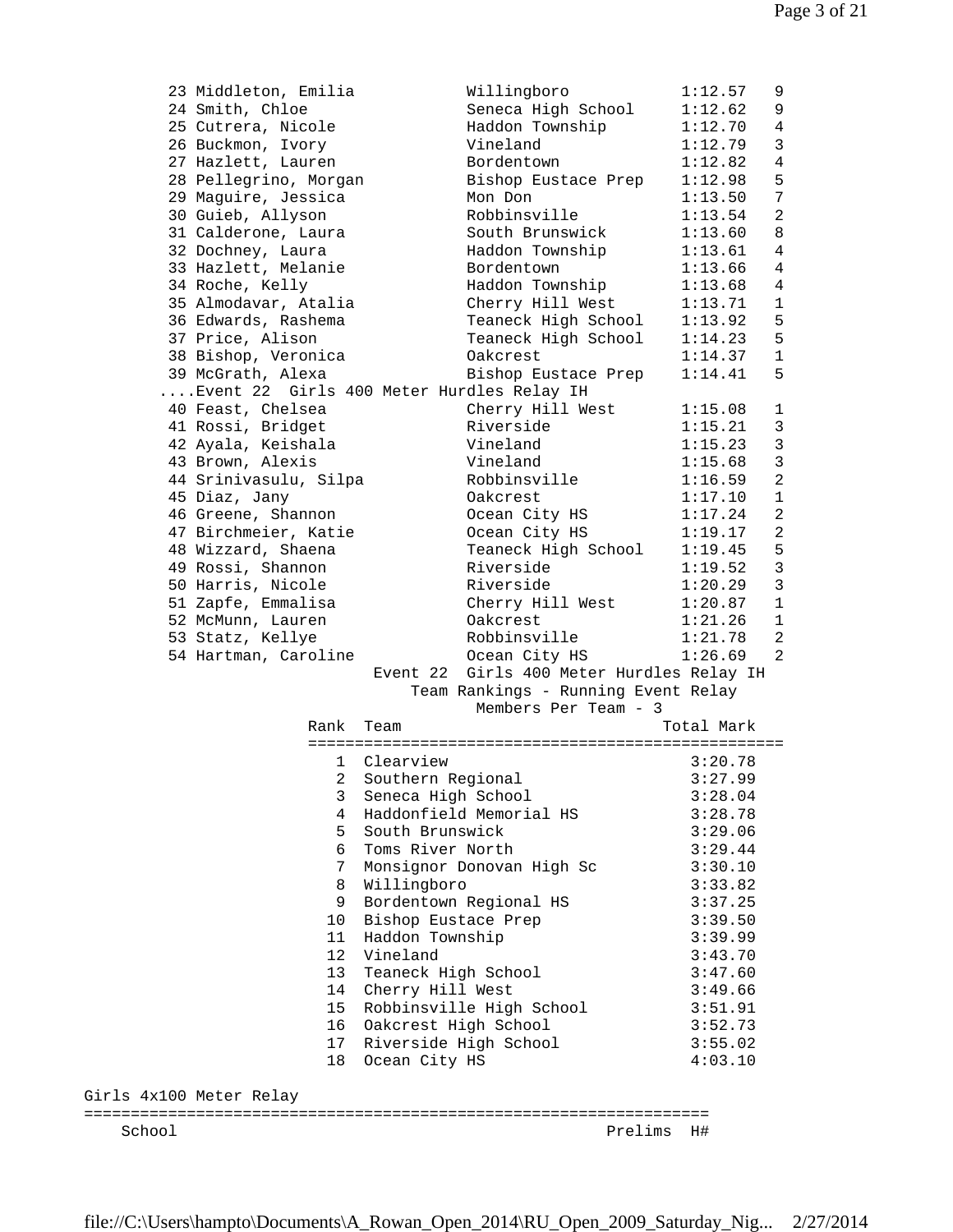=================================================================== Preliminaries 1 Willingboro 49.28q 3 1) 1583 goode, ajsa 2) 1600 Mutazz, Tiye Saran 3) 1570 brownlee, beverly 4) 1608 Thomas, Shanavia 2 South Brunswick 49.64q 4 1) 1212 Johnson, Rachel 2) 1232 Osley, Alicia 3) 1189 Dardani, Melissa 4) 1186 Browne, Mariah 3 Winslow Twp 50.20q 5 1) 2026 Morgan, Chelsea 2) 2042 Woods, Ciana 3) 2022 McClain, Brittany 4) 2024 McNeil, Steyce 4 Toms River North 50.51q 2 1) 1445 Schroen, Erica 2) 1398 Cospito, Alexa 3) 1429 Paret, Christina 4) 1449 Scran, Megan 5 Vineland 50.81q 1 1) 3739 Lewis, Jasmine 2) 3732 Harris, Charity 3) 3721 Cox, Alicia 4) 3728 Fonville, Mariah 6 Camden Catholic 51.01q 5 1) 120 Wilson, Cherie 2) 106 Clark, Chelsea 3) 109 Hollingworth, Tajah 4) 110 House, Imani 7 Delsea 51.04q 3 1) 266 Casselle, Kaitlyn 2) 305 Woodards, Ashley 3) 260 Baker, Caitlin 4) 270 Crofton, Brianna 8 Teaneck High School 51.09q 1 1) 1387 Taylor, Kahila 2) 1381 Mills, Tiffany 3) 1369 Bakare, Aderonke 4) 1382 Mitchell, Janay 9 Bishop Eustace Prep 51.23 4 1) 94 Sokolowski, Megan 2) 66 Damato, Kelsey 3) 91 Rodis, Nicole 4) 96 Stoffel, Jessica 10 Clearview 51.76 3 1) 1636 Mahoney, Molly 2) 1624 Dougherty, Allison 3) 1652 Rothstein, Lauren 4) 1651 Reamer, Ashley 11 Lenape Girls Track 51.87 5 1) 578 Lundquist, Maya 2) 594 Schultz, Erika 3) 601 Thomas, Christina 4) 548 Campbell, Advia 12 Woodbury High School 52.05 2 1) 3119 Gligor, Alexis 2) 3127 McKnight, Shayla 3) 3126 McKnight, Kayla 4) 3112 Boston, Shamhia 13 Holy Spirit High School 52.10 4 1) 465 D'Angelo, Francesca 2) 499 Marakos, Sarah 3) 498 Marakos, Kate 4) 487 Jarvis, Nadia 14 Rancocas Valley Regional High 52.11 4 1) 2374 Turnquist, Charity 2) 2372 Thomas, Krystal 3) 2337 Harris, Tihirah 4) 2373 Thomas, Stephanie 15 Holy Cross High School 52.20 5 1) 3649 Howard, Colleen 2) 3653 Johnson, Jazlyn 3) 3659 Lamplugh, Catherine 4) 3643 Grogan, Shannon 16 Monsignor Donovan High Sc 52.46 4 1) 2794 Medina, Ashley 2) 2784 Lebel, Carly 3) 2763 DeBaro, Jenna 4) 2774 Harrison, Alexis 17 Haddonfield Memorial HS 52.73 1 1) 2708 Reese, Meredith 2) 2690 Johnston, Megan 3) 2681 Fell, Lauren 4) 2709 Riley, Kellie 18 Cherokee HS 52.80 2 1) 156 Kulcyk, Emily 2) 160 Mason, Erin 3) 134 Chiarelli, Alexa 4) 172 Schneeweis, Shelby 19 Hammonton High School 53.58 5 1) 1690 Henshaw, Lynnette 2) 1701 Moultrie, Kyesha 3) 1707 Rodio, Christina 4) 1688 Hartshorne, Dana 20 Rumson-Fair Haven 53.75 4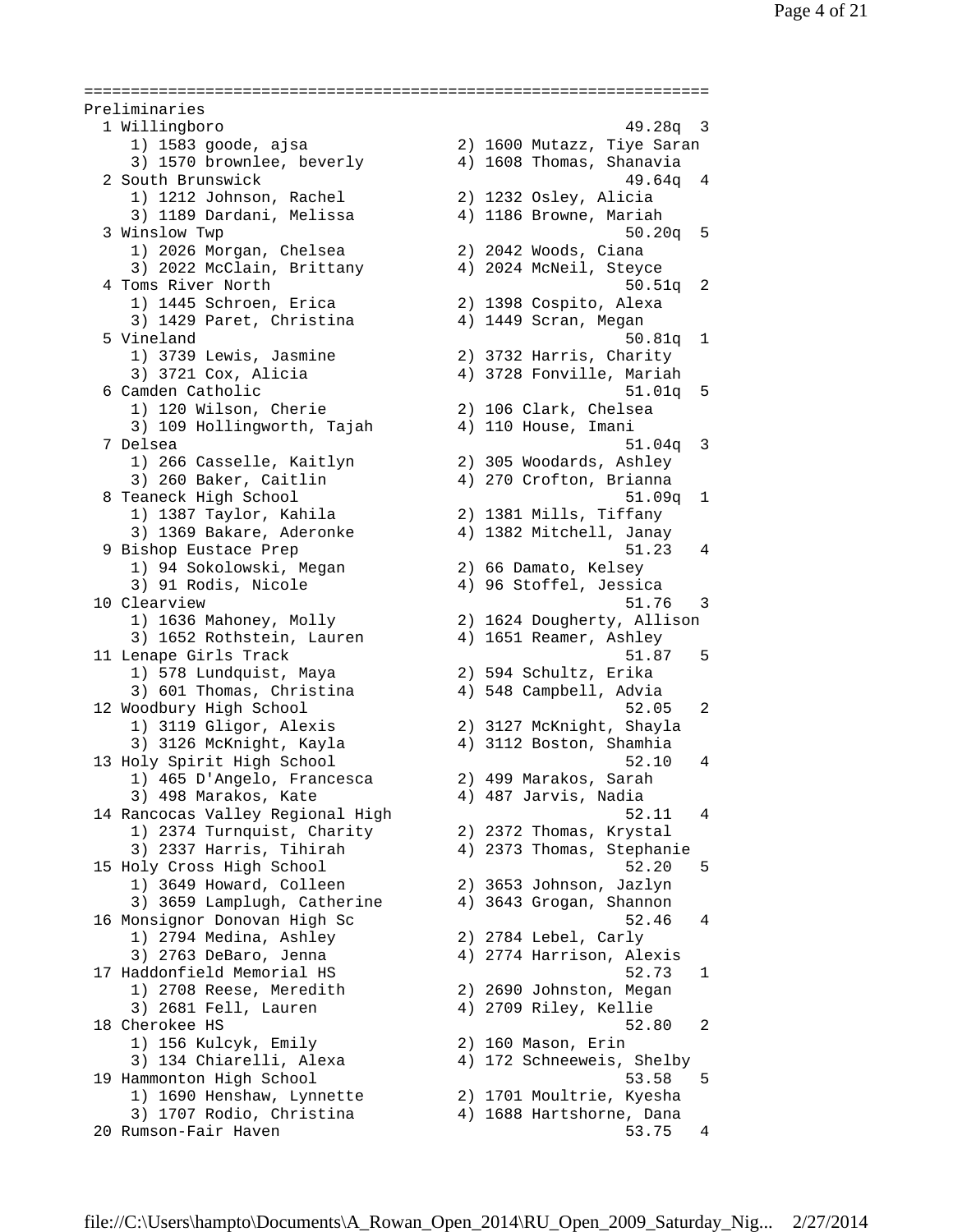1) 1005 Roque, Christina 2) 994 Illiano, Elizabeth 3) 1006 Rue, Bethany 4) 967 Bellin, Elizabeth 21 Oakcrest High School 53.97 1 1) 866 Mulkey, Camille 2) 871 Pugh, Ashley 3) 845 Dunbar, Marilyn 4) 865 Muhammad, Khadejah 22 Woodstown High School 54.05 3 1) 3139 DeGraff, Sarah 2) 3135 Anderson, Maxine 3) 3152 Redkoles, Jennie 4) 3155 Stanford, Latoya 23 Cherry Hill West 64.24 1 1) 2097 Jarvis, Tiara 2) 2117 Santos, Heather 3) 2098 King, Shelby 4) 2107 Monahan, Chelsea 24 Glassboro 54.36 3 1) 2129 Grantham, Nia 2) 2137 Pendelton, Asia 3) 2140 Pole, Tiana 4) 2130 Jenkins, Gladys 25 Moorestown Girls Track 54.65 2 1) 800 Haynes, Nicole 2) 806 Horten, Liz 3) 805 Hollingsworth, Markquisa 4) 779 Brew, Maria 26 Seneca High School 54.95 2 1) 1058 Davies, Rebecca 2) 1062 Herbst, Nicole 3) 1070 McDowell, Colleen 4) 1068 Lambert, Mercades 27 Robbinsville High School 55.65 5 1) 902 Douglass, Amanda 2) 914 Hill, Kaitlin 3) 938 McAnany, Alyssa 4) 943 Norato, Alicia 28 Shawnee Girl's Cross Country 55.92 2 1) 1149 Russo, Lauren 2) 1105 Coursen, Emily 3) 1090 Bajmajian, Mandy 4) 1139 Molina, Erin 29 Paul Vi-Haddonfield 56.11 1 1) 2902 Gettings, Mary 2) 2909 Johnson, Kaelie 3) 2904 Gettings, Therese 4) 2927 Speller, Kimesha 30 Clayton High School 56.83 3 1) 2596 Hall, Amanda 2) 2607 Schober, Noel 3) 2585 Bianco, Kate 4) 2600 Majekodumni, Abiola Girls 4x100 Meter Relay ================================================================ School **Finals** ================================================================ Finals 1 Willingboro 49.26 2 South Brunswick 49.51 3 Toms River North 50.05 4 Winslow Twp 50.32 5 Camden Catholic 50.38 6 Delsea 50.44 7 Teaneck High School 50.91 8 Vineland 50.93 Girls 4x200 Meter Relay =================================================================== School and the set of the set of the set of the set of the set of the set of the set of the set of the set of the set of the set of the set of the set of the set of the set of the set of the set of the set of the set of th =================================================================== 1 Willingboro 1:43.81 4 1) 1600 Mutazz, Tiye Saran 2) 1608 Thomas, Shanavia 3) 1564 Arientyl, Vanessa 4) 1583 goode, ajsa 2 South Brunswick 1:44.94 4 1) 1189 Dardani, Melissa 2) 1176 Baker, Janae 3) 1186 Browne, Mariah 4) 1212 Johnson, Rachel 3 Teaneck High School 1:46.04 4 1) 1369 Bakare, Aderonke 2) 1387 Taylor, Kahila 3) 1382 Mitchell, Janay 4) 1388 Wizzard, Shaena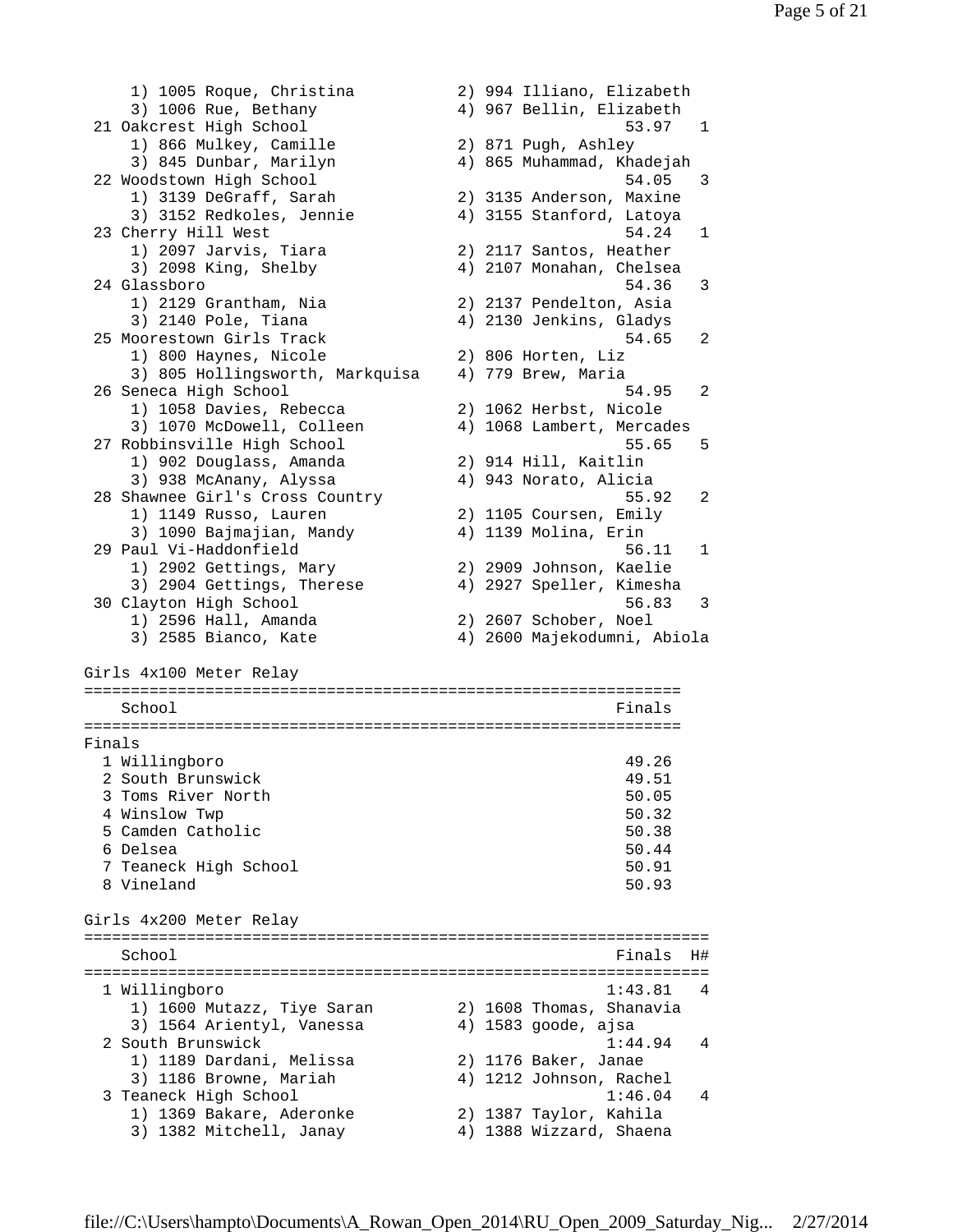4 Winslow Twp 1:46.24 4 1) 2020 March, Tashay 2) 2022 McClain, Brittany 3) 2026 Morgan, Chelsea 4) 2024 McNeil, Steyce 5 Camden 1:46.42 4 1) 3064 Jackson, Charnita 2) 3061 Clark, Eleanor 3) 3070 Mickey, Terista 4) 3078 Thomas, Tierra 6 Lenape Girls Track 1:46.90 4 1) 566 Hinton, Maya 2) 561 Hardcastle, Lindsay 3) 578 Lundquist, Maya 4) 558 Gallagher, Allyson 7 Clearview 1:48.56 3 1) 1636 Mahoney, Molly 2) 1624 Dougherty, Allison 3) 1652 Rothstein, Lauren 4) 1651 Reamer, Ashley 8 Lindenwold High School 1:48.58 4 1) 1727 Moore, Destiny 2) 1724 Lloyd, Andreya 3) 1734 Sinclair, Brittany 4) 1731 Rivera, Marielena 9 Bishop Eustace Prep 1:48.68 3 1) 66 Damato, Kelsey 2) 94 Sokolowski, Megan 3) 62 Bernetich, Dana 4) 96 Stoffel, Jessica 10 Toms River North 1:49.29 4 1) 1434 Potter, Lisa 2) 1445 Schroen, Erica 3) 1429 Paret, Christina 4) 1449 Scran, Megan 11 Ocean City HS 1:49.58 3 1) 2870 Lawler, Noelani 2) 2863 Greene, Shannon 3) 2854 Canderan, Rebecca 4) 2850 Babore, Francesca 12 Vineland 1:50.40 3 1) 3739 Lewis, Jasmine 2) 3732 Harris, Charity 3) 3721 Cox, Alicia 4) 3728 Fonville, Mariah 13 Timber Creek High School 1:50.70 3 1) 3058 Tanski, Jessica 2) 3029 Allison, Michele 3) 3043 Hesington, Julia 4) 3035 Coleman, Kayla 14 Robbinsville High School 1:50.83 3 1) 954 Scott, Amber 2) 956 Sheehan, Reilly 3) 943 Norato, Alicia 4) 902 Douglass, Amanda 15 Southern Regional 1:51.08 3 1) 1315 Jennings, Taylor 2) 1307 Hammel, Mikaela 3) 1283 Carlson, Jessica 4) 1349 Simmons, Meagan 16 Bridgeton High School 1:51.22 2 1) 2571 Hayes, Quashaya 2) 2577 Smith, Chanele 3) 2565 Bunting, Danielle 4) 2579 Spells, Briana 17 Monsignor Donovan High Sc  $1:52.58$  2 1) 2768 Fichtner, Sarah 2) 2763 DeBaro, Jenna 3) 2784 Lebel, Carly 4) 2774 Harrison, Alexis 18 Eastern Regional High School 1:52.59 2 1) 331 Harmon-Fisher, Evelyn 2) 320 D'Angelo, Kenzie 3) 364 Thompson, Brielle 4) 354 Okoro, Genevieve 19 Rancocas Valley Regional High 1:52.94 2 1) 2378 Williams, Dominique 2) 2372 Thomas, Krystal 3) 2337 Harris, Tihirah 4) 2373 Thomas, Stephanie 20 Holy Spirit High School 1:54.10 1 1) 499 Marakos, Sarah 2) 516 Sacco, Angelo 3) 457 Carpenter, Emily 4) 498 Marakos, Kate 21 Glassboro 1:54.64 3 1) 2129 Grantham, Nia 2) 2140 Pole, Tiana 1) 2129 Grantham, Nia (1988) 2140 Pole, Tiana<br>3) 2137 Pendelton, Asia (1988) 4) 2130 Jenkins, Gladys<br>2) Camden Catholic (1:54.72) 1 22 Camden Catholic 1:54.72 1 1) 114 Menefee, Kaitlyn 2) 102 Branch, Dominique 3) 120 Wilson, Cherie 4) 109 Hollingworth, Tajah 23 Cherokee HS 1:54.78 2 1) 182 Watts, Amy 2) 153 Kaufman, Kristy 3) 127 Bennett, Claire 4) 172 Schneeweis, Shelby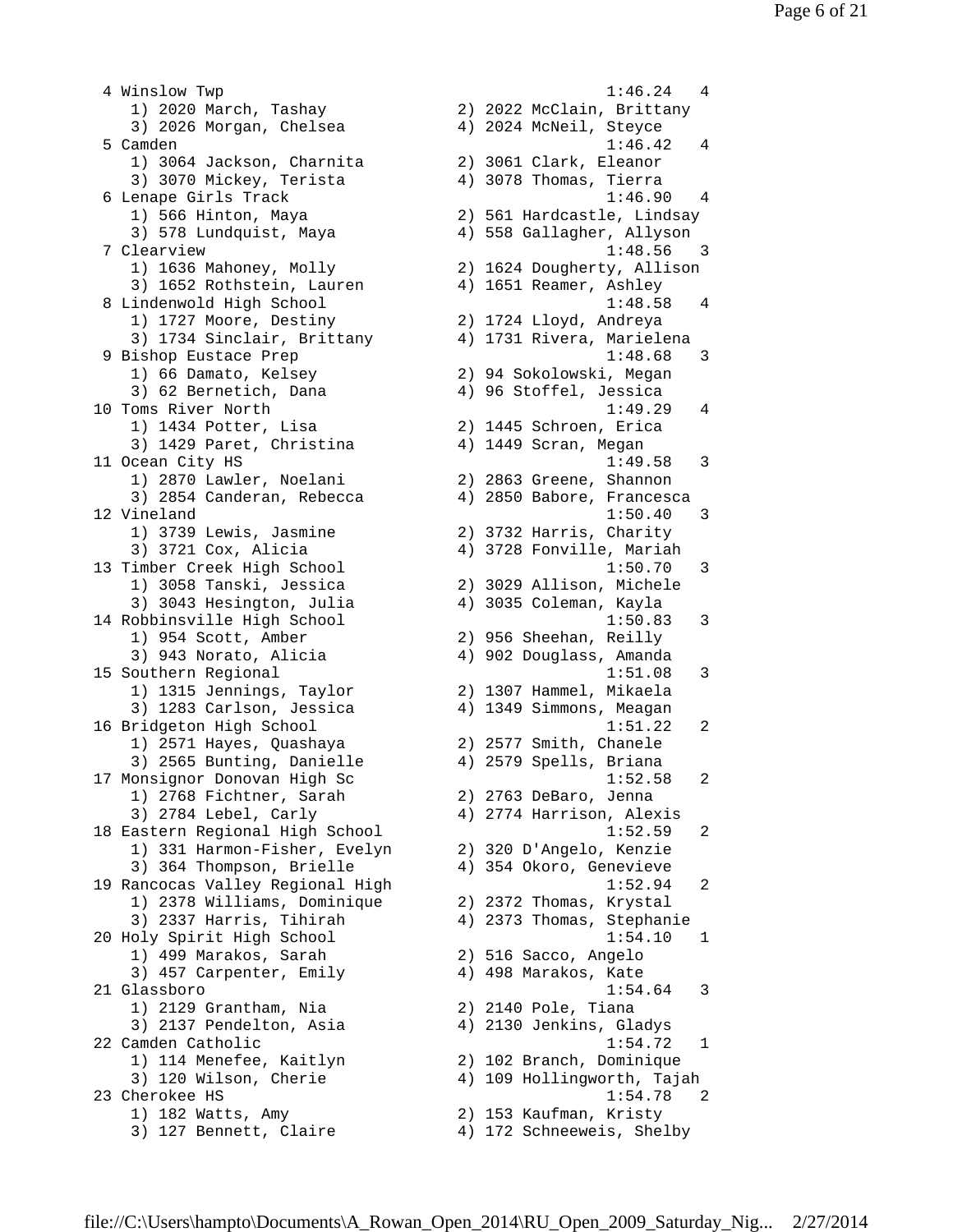24 Lawrence High School 1:55.23 2 1) 2723 Adamcik, Stacey 2) 2730 Gabriel, Adriana 3) 2732 Howard, Tenay 4) 2745 Scardeletti, Rebecca 25 Sterling Girls Track 1:55.78 2 1) 1929 Archie, Lishawn 2) 1928 Alexander, Erin 3) 1939 Hendricks, Jasmine 4) 1957 Williams, Kayla 26 Seneca High School 1:58.28 1 1) 1058 Davies, Rebecca 2) 1062 Herbst, Nicole 3) 1080 Schwartz, Alane 4) 1068 Lambert, Mercades 27 Oakcrest High School 1:58.51 2 1) 844 Diaz, Jany 2) 862 McMunn, Lauren 3) 849 Highsmith, Nadirah 4) 867 Naylor, Latiana 28 Clayton High School 1:59.42 1 1) 2600 Majekodumni, Abiola 2) 2584 Beck, Johnna 3) 2585 Bianco, Kate 4) 2596 Hall, Amanda 29 Bordentown Regional HS 1:59.74 1 1) 2540 Ellison, Courtney 2) 2533 Alm, Rachel 3) 2551 Nitocris, Wair 4) 2550 Mendenhall, She'reva 30 Hammonton High School 2:00.95 1 1) 1665 Atkinson, Megan 2) 1707 Rodio, Christina 3) 1670 Biggs, Lanette 4) 1705 Reid, Kristen 31 Paul Vi-Haddonfield 2:05.23 1 1) 2926 Smith, Mara 2) 2899 Gaetano, Jill 3) 2892 Carr, Meghan 4) 2888 Blumenstein, Teresa 32 Salem High School 2:16.00 1 1) 2) 1042 Scull, Cassandra 3) 1038 Reeves, Morgan 4) 1043 Tatum, Najwa Girls 4x400 Meter Relay =================================================================== School Finals H# =================================================================== 1 Marlboro High School 4:00.07 2 1) 698 Mezzasalma, Elaina 2) 702 Pietrosh, Lauren 3) 701 Pietrosh, Brittany 4) 709 Unachukwu, Adaobi 2 South Brunswick 4:02.06 2 1) 1261 Thompson, Jamie 2) 1199 Ginez, Sophia 3) 1176 Baker, Janae 4) 1232 Osley, Alicia 3 Toms River North 4:02.19 2 1) 1390 Aquino, Janelle 2) 1445 Schroen, Erica 3) 1434 Potter, Lisa 4) 1398 Cospito, Alexa 4 Winslow Twp 4:04.98 2 1) 2022 McClain, Brittany 2) 2008 Cook, Lamisha 3) 2011 Diggs, Ciaire 4) 2024 McNeil, Steyce 5 Delsea 4:06.31 2 1) 281 Hunt, Damarise 2) 292 O'Donnell, Felicia 3) 260 Baker, Caitlin 4) 270 Crofton, Brianna 6 Ocean City HS  $4:08.23$  2 1) 2870 Lawler, Noelani 2) 2863 Greene, Shannon 3) 2850 Babore, Francesca 4) 2854 Canderan, Rebecca 7 Lenape Girls Track 4:13.30 2 1) 601 Thomas, Christina 2) 558 Gallagher, Allyson 3) 594 Schultz, Erika 4) 578 Lundquist, Maya 8 Holy Spirit High School 4:22.13 1 1) 498 Marakos, Kate 2) 516 Sacco, Angelo 3) 457 Carpenter, Emily 4) 499 Marakos, Sarah 9 Camden Catholic 4:35.99 1 1) 114 Menefee, Kaitlyn 2) 110 House, Imani 3) 102 Branch, Dominique 4) 112 Junaid, Serifat 10 Bishop Eustace Prep 1:46.10 1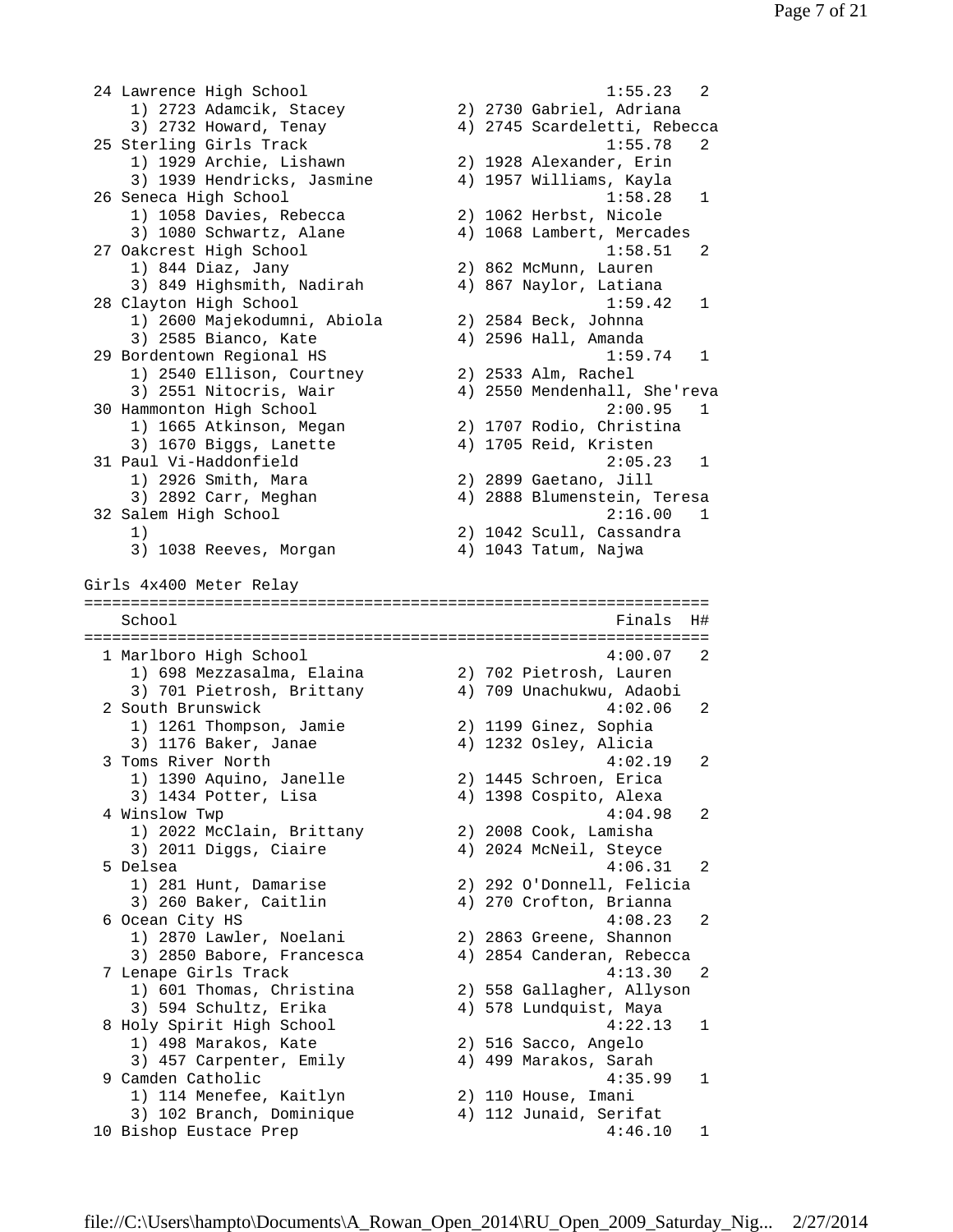1) 98 Walsh, Kelli 2) 93 Sokolowski, Caitlin 3) 65 Carini, Caroline 4) 71 Jones, Megan Girls 4x800 Meter Relay ================================================================ School Finals ================================================================ 1 South Brunswick 9:31.24 1) 1191 Del Piano, Cayla 2) 1256 Smilgis, Jennifer 3) 1258 Spriggs, Joy 4) 1199 Ginez, Sophia 2 Southern Regional 9:52.16 1) 1320 Knight, Elissa 2) 1279 Bergin, Kate 3) 1331 Miller, Ashley 4) 1312 Horleman, Erin 3 Red Bank Regional HS 9:57.12 1) 1836 Cerasa, Mary 2) 1834 Bissell, Brittany 3) 1849 LoBraico, Emily 4) 1840 Dowdy, Elizabeth 4 Lenape Girls Track 10:06.91 1) 552 Delph, Carmen 2) 608 Wilkerson, Shaya 3) 550 Cuiule, Cynthia 4) 605 Tzap, Natalie 5 Robbinsville High School 10:07.28 1) 952 Rylak, Amber 2) 934 Leszcynski, Lisa 3) 923 Killeen, Katherine 4) 932 Lesniak, Meagan 6 Rancocas Valley Regional High 10:20.97 1) 2381 Wood, Gabriella 2) 2357 Pasquarello, Brittany 3) 2352 Morgan, Brienna 4) 2323 Dougherty, Kelsie 7 AP Schalick 10:29.82 1) 3772 Clay, Keileesha 2) 3783 Petronglo, Kaitlyn 3) 3776 Gallo, Jamie 4) 3775 Fee, Emily 8 Toms River North 10:41.05 9 Sterling Girls Track 10:45.23 1) 1951 Meyer, Alex 2) 1941 Jantorno, Alex 3) 1953 Serrano, Yolanda 4) 1945 Lees, Stephanie 10 Glassboro 10:49.08 1) 2142 Seymore, Kayla 2) 2132 Longley, Jennifewr 3) 2141 Reich, Sandy 4) 2138 Penza, Megan 11 Clearview 10:55.19 1) 1619 Darpino, Rachel 2) 1614 Brasch, Morgan 3) 1657 Vick, Nicole 4) 1630 Hopkins, Jessica 12 Shawnee Girl's Cross Country 11:00.70 1) 1154 Sharpe, Sarah 2) 1143 Nixon, Dana 3) 1128 Kempton, Jennifer 4) 1095 Blanco, Erycka 13 West Deptford Track 11:02.99 1) 1533 Brocco, Talia 2) 1549 McCole, Lauren 3) 1536 Cullen, Michelle 4) 1548 Massari, Natalie 14 Millville High School 11:04.41 1) 737 Eller, Amanda 2) 768 Thompson, Amy 3) 720 Barber, Janeese  $\begin{array}{ccc} 4 & 743 \\ 4 & 4 \end{array}$  Hawn, Meghan 15 Hammonton High School 11:14.83 1) 1664 Amendolia, Alexandra 2) 1666 Attanasi, Brooke 3) 1699 McFerren, Melissa 4) 1669 Bettis, Christin 16 Bishop Eustace Prep 11:27.88 1) 78 LaRatta, Nicole 2) 81 Madrigale, Gia 3) 70 Heinkel, Alexandra 4) 99 Weiss, Rachael 17 Ocean City HS 11:47.82 1) 2875 Penza, Amanda 2) 2878 Ruff, Sara 3) 2874 Morris, Hillary 4) 2883 Vogel, Laurie 18 Oakcrest High School 12:03.19 1) 841 DeFalco, Megan 2) 834 Brennan, Meghan 3) 854 Jones, Allison 4) 832 Bishop, Veronica 19 Winslow Twp 12:06.95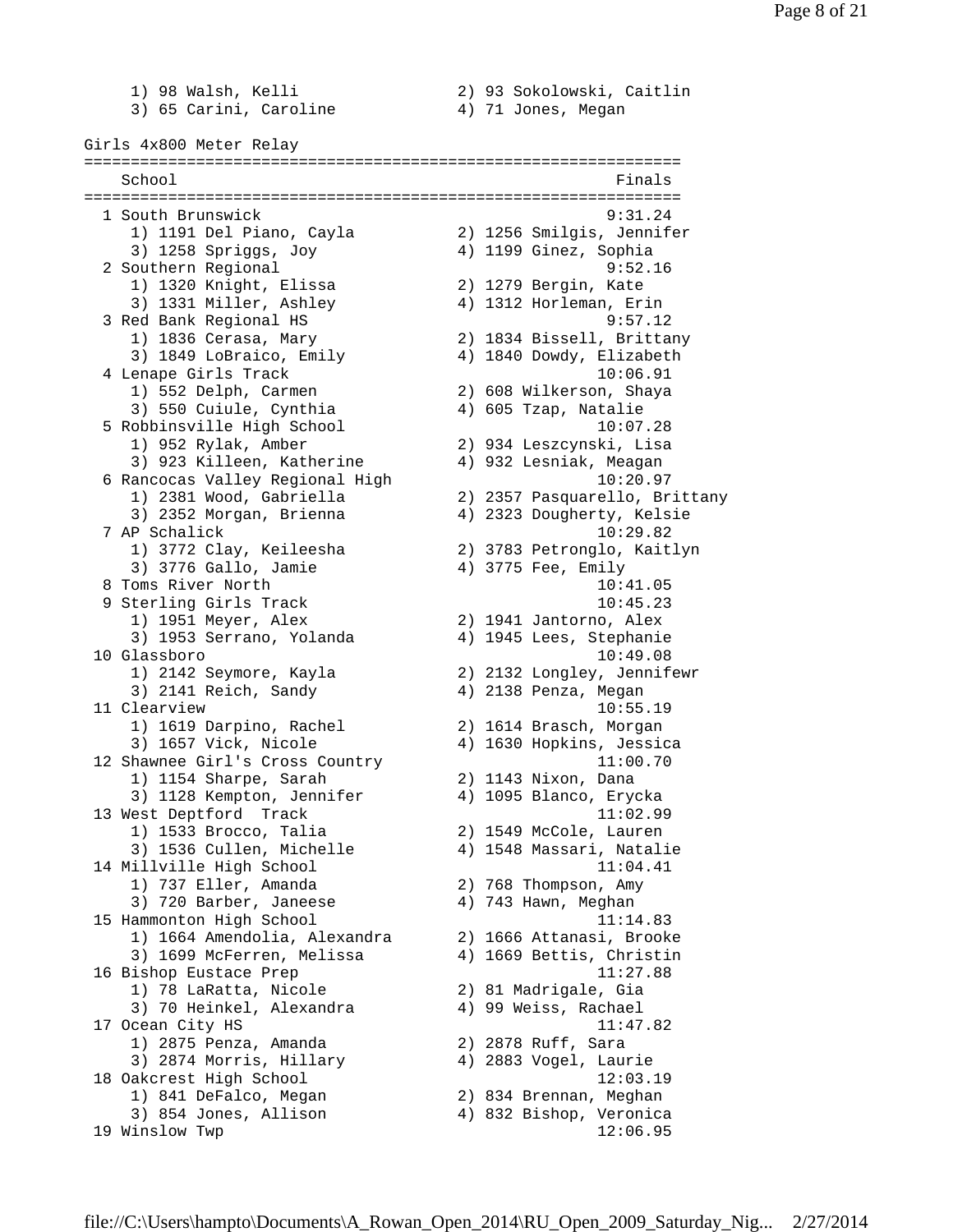1) 2014 Henry, Malieka 2) 2018 Laviscount, Taylor 3) 2017 Kolody, Allison 4) 2037 Thompson, Destinee Girls 4x1500 Meter Relay ================================================================  $\operatorname{Stool}$  Finals ================================================================ 1 Southern Regional 19:36.81 2 Toms River North 20:43.79 3 Timber Creek High School 20:50.81 4 West Deptford Track 21:24.25<br>5 Glassboro 22:13.36 5 Glassboro 22:13.36 6 Moorestown Girls Track 7 Hammonton High School 22:26.31 8 Ocean City HS 22:33.99 9 Vineland 22:44.30 10 Rancocas Valley Regional High 22:57.40 11 Paul Vi-Haddonfield 23:15.46 12 Red Bank Regional HS 23:34.63 13 Woodstown High School 24:44.23 Girls 800 Sprint Medley ===================================================================  $Schoo1$   $Finals$   $H#$ =================================================================== 1 Camden 1:48.55 4 1) 3068 Jones, Jamie 2) 3070 Mickey, Terista 3) 3066 Johnson, Assante 4) 3062 Clark, Victoria 2 Oakcrest High School 1:48.60 4 1) 846 Grimes, Niah 2) 865 Muhammad, Khadejah 3) 866 Mulkey, Camille 4) 878 Snapp, Nijgia 3 Millville High School 1:50.81 4 1) 766 Thomas, Shakora 2) 738 Ford, Javona 3) 755 Newman, Nyrae 1988 (4) 750 Kott, Brooke 4 Rancocas Valley Regional High 1:51.09 4 1) 2358 Pierce, Sydnee 2) 2378 Williams, Dominique 3) 2332 Gordon, Morgan 4) 2369 Sledge- Maith, Janaia 5 Teaneck High School 1:52.73 4 1) 1387 Taylor, Kahila 2) 1369 Bakare, Aderonke 3) 1382 Mitchell, Janay 4) 1378 Hood, Crystal 6 Holy Cross High School 1:53.84 3 1) 3649 Howard, Colleen 2) 3653 Johnson, Jazlyn 3) 3643 Grogan, Shannon 4) 3616 Byrne, Rachel 7 Southern Regional 1:54.68 4 1) 1335 Ohlson, Dana 2) 1349 Simmons, Meagan 3) 1315 Jennings, Taylor 4) 1320 Knight, Elissa 8 AP Schalick 1:54.70 3 1) 3782 Murillo, Kiana 2) 3784 Orth, Val 3) 3773 Dennis, Mariah 4) 3785 Perry, Joyce 9 Vineland 1:54.74 3 1) 3728 Fonville, Mariah 2) 3721 Cox, Alicia 3) 3739 Lewis, Jasmine 4) 3732 Harris, Charity 10 Winslow Twp 1:55.61 2 1) 2026 Morgan, Chelsea 2) 2019 Maalik, Aneesah 3) 2008 Cook, Lamisha 4) 2038 Wall, Chanel 11 Toms River North 1:55.99 3 1) 1429 Paret, Christina 2) 1449 Scran, Megan 3) 1447 Schweiger, Dana 4) 1398 Cospito, Alexa 12 Willingboro 1:56.04 3 1) 1562 Ajayi, Adetola 2) 1573 clark, kendra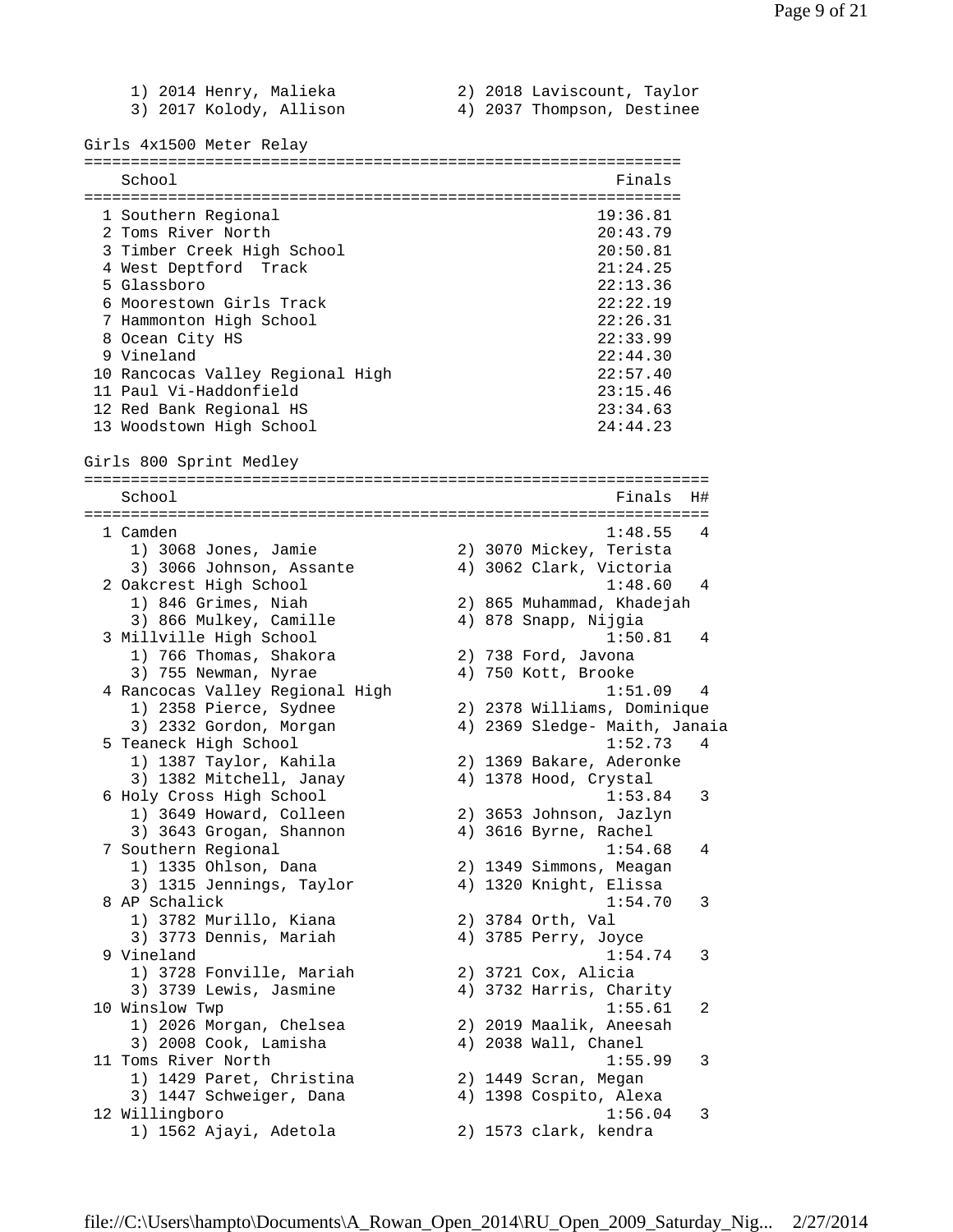3) 1598 Mutazz, Ayanna Tamar 4) 1586 Hannah, Marriah 13 Woodbury High School 1:56.92 3 1) 3112 Boston, Shamhia 2) 3127 McKnight, Shayla 3) 3116 DiCarlo, Andrea 4) 3119 Gligor, Alexis 14 Camden Catholic 1:57.28 4 1) 106 Clark, Chelsea 2) 109 Hollingworth, Tajah 3) 110 House, Imani 4) 120 Wilson, Cherie 15 Hammonton High School 1:57.56 2 1) 1690 Henshaw, Lynnette 2) 1688 Hartshorne, Dana 3) 1712 Tzaferos, Alexa 4) 1701 Moultrie, Kyesha 16 South Brunswick 1:57.93 3 1) 1224 McQueen, June 2) 1259 Strebeck, Lauryn 3) 1219 Liu, Sharon 17 Salem High School 1:58.14 1 1) 1036 Poinsett, Meghan 2) 1035 Parsons, Cequence 3) 1026 Fogg, Katelyn 4) 1028 Harmon, Megan 18 Cherokee HS 1:59.40 2 1) 163 Montague, Olivia 2) 153 Kaufman, Kristy 3) 164 Mullen, Shana 4) 134 Chiarelli, Alexa 19 Ocean City HS 2:00.72 2 1) 2881 Slaughter, Colleen 2) 2860 Furtick, Keyli 3) 2854 Canderan, Rebecca 4) 2851 Baltz, Jillian 20 Cherry Hill West 2:00.92 1 1) 2097 Jarvis, Tiara 2) 2117 Santos, Heather 3) 2098 King, Shelby 4) 2107 Monahan, Chelsea 21 Lawrence High School 2:01.35 2 1) 2723 Adamcik, Stacey 2) 2730 Gabriel, Adriana 3) 2745 Scardeletti, Rebecca 4) 2729 Elizabeth, Hernandez 22 Bishop Eustace Prep 2:02.16 2 1) 67 DiBari, Kathleen 2) 62 Bernetich, Dana 3) 98 Walsh, Kelli 4) 60 Aguiar, Nicole 23 Shawnee Girl's Cross Country 2:02.45 1 1) 1149 Russo, Lauren 2) 1105 Coursen, Emily 3) 1139 Molina, Erin 4) 1128 Kempton, Jennifer 24 Moorestown Girls Track 2:02.86 2 1) 779 Brew, Maria 2) 821 Tatz, Gabby 3) 805 Hollingsworth, Markquisa 4) 812 Koumatos, Renee 25 Clearview 2:02.97 1 1) 1629 Hommer, Amanda 2) 1626 Figueroa, Alyssa 3) 1620 Dickson, Samantha 4) 1639 Martin, Megan 26 Paul Vi-Haddonfield 2:07.96 1 1) 2902 Gettings, Mary 2) 2921 Santasiero, Melissa 3) 2927 Speller, Kimesha 4) 2904 Gettings, Therese 27 Bordentown Regional HS 2:08.68 2 1) 2534 Ansong, Michelle 2) 2540 Ellison, Courtney 3) 2551 Nitocris, Wair 4) 2550 Mendenhall, She'reva 28 Lenape Girls Track 2:10.76 3 1) 548 Campbell, Advia 2) 556 Evancho, Kelsey 3) 608 Wilkerson, Shaya 4) 601 Thomas, Christina 4) 1220 Madden, Kyra 29 Clayton High School 2:11.31 1 1) 2607 Schober, Noel 2) 2597 Haye, Alexis 3) 2584 Beck, Johnna 4) 2593 Durham, Morgan Girls 1600 Sprint Medley =================================================================== School and the set of the set of the set of the set of the set of the set of the set of the set of the set of the set of the set of the set of the set of the set of the set of the set of the set of the set of the set of th =================================================================== 1 Southern Regional 4:03.97 3 1) 1346 Rubel, Katie 2) 1335 Ohlson, Dana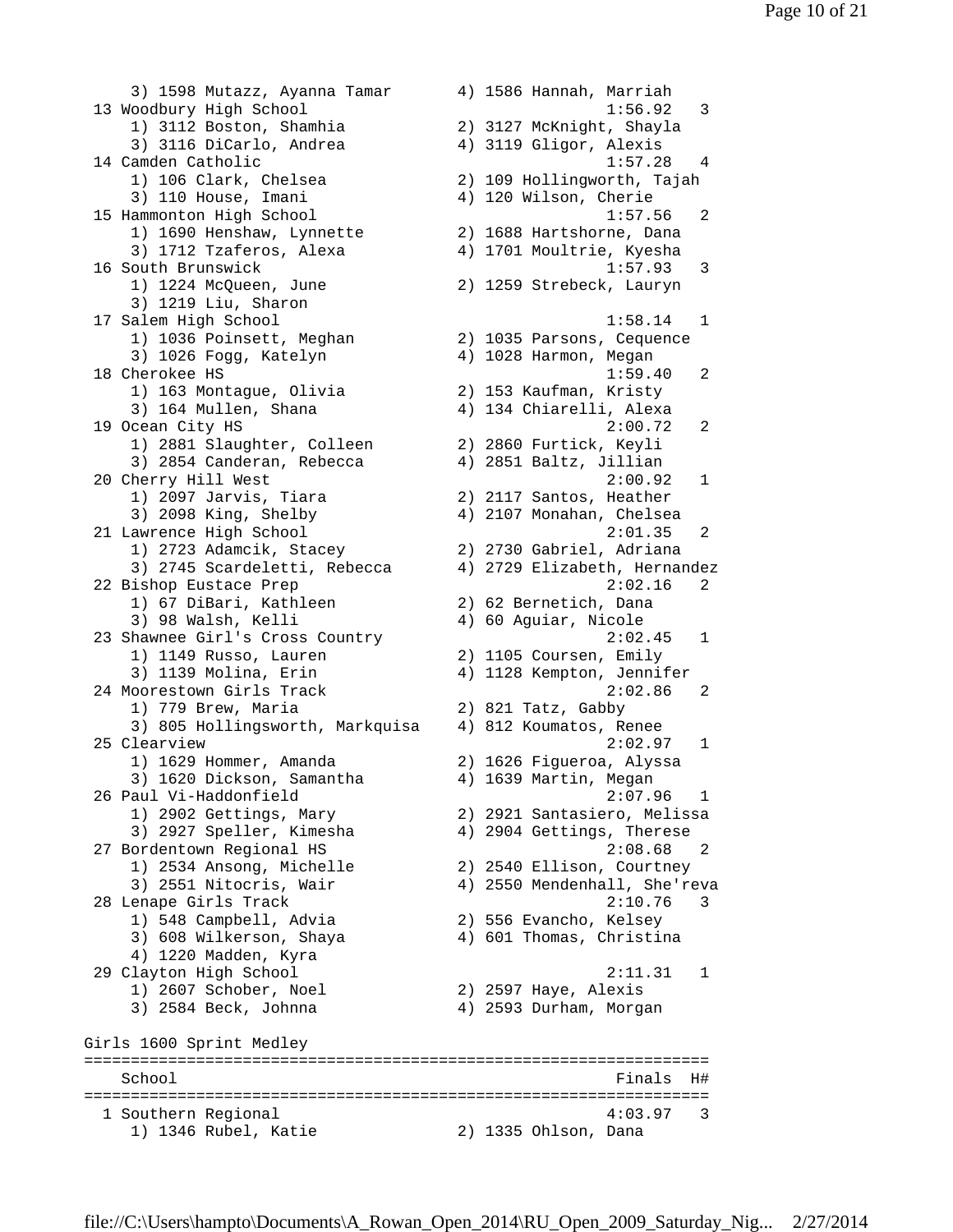3) 1291 Cox, Chelsea 4) 1353 Smith, Jillian 2 Lenape Girls Track 4:14.01 3 1) 566 Hinton, Maya 2) 561 Hardcastle, Lindsay 3) 577 Livingston, Mikki 4) 583 Orr, Caitlin 3 Monsignor Donovan High Sc 4:15.34 3 1) 2789 Maguire, Jessica 2) 2764 Delaney, Murphy Kate 3) 2768 Fichtner, Sarah 4) 2762 Dabrowski, Pauline 4 Millville High School 4:16.23 3 1) 766 Thomas, Shakora 2) 750 Kott, Brooke 3) 769 Thornton, Megan 4) 741 Harris, Alyssa 5 Holy Spirit High School 4:18.56 3 1) 465 D'Angelo, Francesca 2) 457 Carpenter, Emily 3) 527 White, Tiara 4) 458 Casey, Emily 6 Oakcrest High School 4:20.20 3 1) 836 Carlson, Rachel 2) 866 Mulkey, Camille 3) 865 Muhammad, Khadejah 4) 878 Snapp, Nijgia 7 Seneca High School 4:20.91 3 1) 1072 Moody, Kayla 2) 1060 Gall, Christina 3) 1055 Brown, Michelle 4) 1076 Powell, Austin 8 Bishop Eustace Prep 2021 2021 2022 12:22.93 2 1) 66 Damato, Kelsey 2) 96 Stoffel, Jessica 3) 94 Sokolowski, Megan 4) 74 Kelly, Courtney 9 Woodbury High School 4:27.20 2 1) 3112 Boston, Shamhia 2) 3127 McKnight, Shayla 3) 3116 DiCarlo, Andrea 4) 3119 Gligor, Alexis 10 Timber Creek High School 4:28.28 2 1) 3058 Tanski, Jessica 2) 3029 Allison, Michele 3) 3035 Coleman, Kayla 4) 3044 Kerno, Amanda 11 South Brunswick 4:28.31 2 1) 1231 O'Laughlin, Jennifer 2) 1220 Madden, Kyra 3) 1187 Calderone, Laura 4) 1245 Samper, Jamielyn 12 Marlboro High School 4:29.31 1 1) 696 McFadden, Jessica 2) 680 Berger, Megan 3) 710 Unachukwu, Ijeoma 4) 712 Vetrano, Jen 13 Eastern Regional High School 4:29.72 1 1) 331 Harmon-Fisher, Evelyn 2) 320 D'Angelo, Kenzie 3) 354 Okoro, Genevieve 4) 322 Davis, Alexandra 14 Clearview 4:32.46 2 1) 1613 Biagi, Brittany 2) 1629 Hommer, Amanda 3) 1620 Dickson, Samantha 4) 1652 Rothstein, Lauren 15 Paul Vi-Haddonfield 4:32.72 1 1) 2890 Boligitz, Erin 2) 2909 Johnson, Kaelie 3) 2891 Callahan, Ashley 4) 2911 MacFarlane, Deirdre 16 Camden 4:35.32 2 1) 3078 Thomas, Tierra 2) 3080 Whaley, Quadaysha 3) 3070 Mickey, Terista 4) 3071 Miller, Aris 17 Salem High School 4:36.83 1 1) 1036 Poinsett, Meghan 2) 1035 Parsons, Cequence 3) 1028 Harmon, Megan 4) 1026 Fogg, Katelyn 18 Bridgeton High School 4:36.90 1 1) 2577 Smith, Chanele 2) 2573 Irizarry, Kassandra 3) 2565 Bunting, Danielle 4) 2571 Hayes, Quashaya 19 Vineland 4:57.86 3 1) 3737 Jones-Butts, Shannon 2) 3731 Harold, Kayla 3) 3750 Muschette, Najee 4) 3726 Druziako, Stephanie 20 Gloucester Catholic 4:59.03 1 1) 2181 Maloney, June 2) 2164 Glassman, Elizabeth 3) 2200 Schuhl, Amanda 4) 2194 Page, Alexandra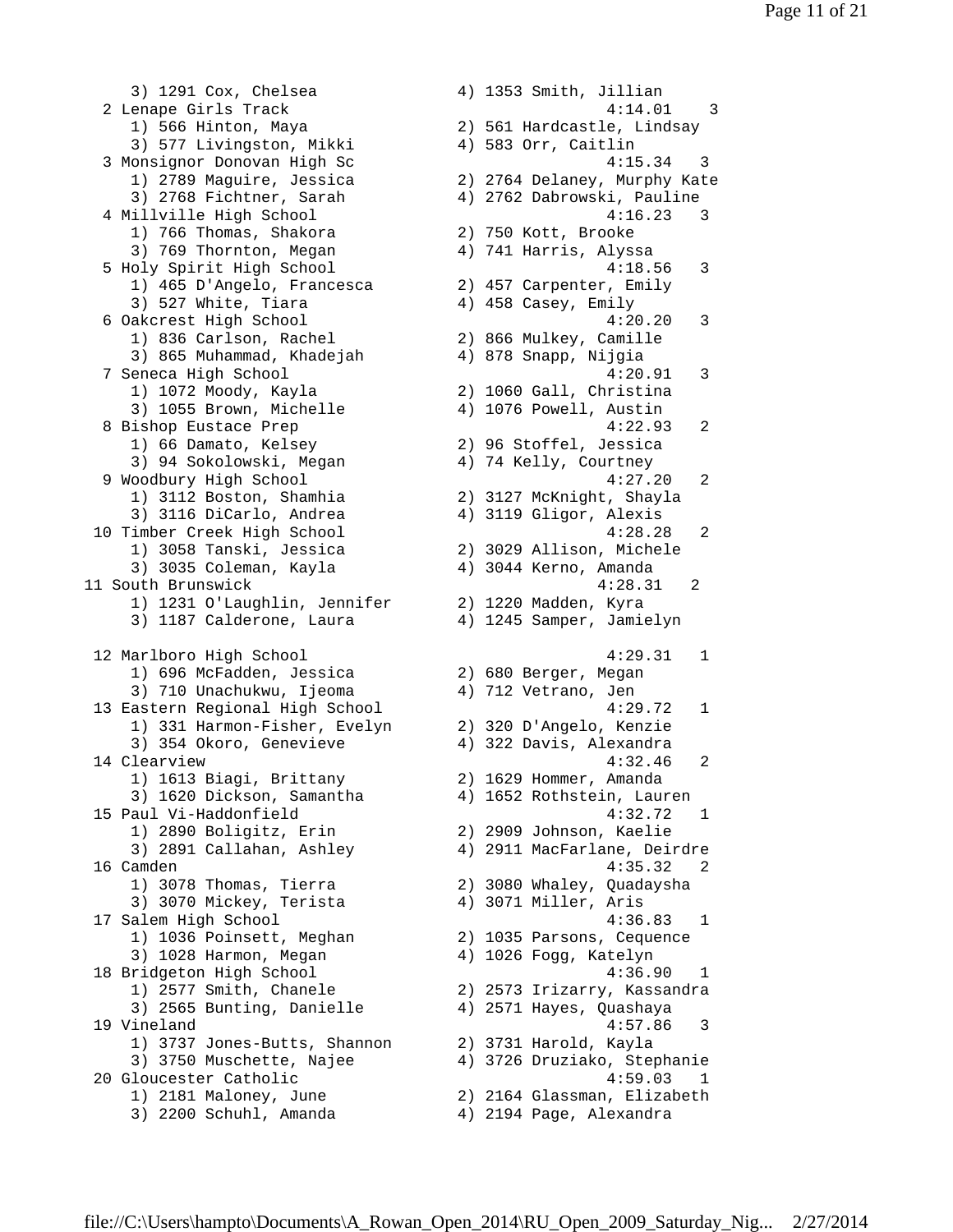Girls Distance Medley ================================================================ School Finals and School Finals and School Finals and School Finals and School Finals and School Finals and School Finals and School Finals and School Finals and School Finals and School Finals and School Finals and School ================================================================ 1 Marlboro High School 12:14.11 1) 702 Pietrosh, Lauren 2) 709 Unachukwu, Adaobi 3) 716 Weinberger, Rachel 4) 701 Pietrosh, Brittany 2 Millville High School 12:16.88 1) 741 Harris, Alyssa 2) 769 Thornton, Megan 3) 750 Kott, Brooke 4) 722 Bertulis, Lindsay 3 Delsea High School 12:26.93 12:26.93<br>
1) 292 O'Donnell, Felicia 2) 270 Crofton, Brianna<br>
3) 289 Mendez, Brenda 4) 271 Deckert, Ashley<br>
Senece High School 3) 289 Mendez, Brenda 4) 271 Deckert, Ashley 4 Seneca High School 12:31.39 1) 1052 Bohi, Mary 2) 1055 Brown, Michelle 3) 1076 Powell, Austin 4) 1065 Horn, Lyndsy 5 Southern Regional 12:32.77 1) 1312 Horleman, Erin 2) 1315 Jennings, Taylor 3) 1331 Miller, Ashley 4) 2383 Gethard, Corrie 6 Lenape Girls Track 12:37.45 1) 583 Orr, Caitlin 2) 577 Livingston, Mikki 3) 552 Delph, Carmen 4) 550 Cuiule, Cynthia 7 West Deptford Track 13:02.32 1) 1543 Krause, Alyson 2) 1540 Hill, Catherine 3) 1534 Budd, Samantha 4) 1557 Stanek, Jessica 8 Willingboro 13:12.92 1) 1605 rowe, patrice 2) 1564 Arientyl, Vanessa 3) 1570 brownlee, beverly 4) 1568 blount, Asia 9 Paul Vi-Haddonfield 13:15.15 1) 2931 Wojciechowski, Karen 2) 2887 Allen, Caroline 3) 2891 Callahan, Ashley 4) 2911 MacFarlane, Deirdre 10 Rancocas Valley Regional High 13:19.56 1) 2382 Wright, Rachel 2) 2323 Dougherty, Kelsie 3) 2357 Pasquarello, Brittany 4) 2352 Morgan, Brienna 11 Timber Creek High School 13:22.35 1) 3056 Short, Megan 2) 3044 Kerno, Amanda 3) 3054 Sarver, Janine 4) 3037 Dovell, Brooke 12 Eastern Regional High School 13:24.33 1) 322 Davis, Alexandra 2) 341 Kanowitz, Faryn 3) 367 Warren, Kayle 4) 334 Hess, Michelle 13 Raritan 13:32.96 1) 2995 Bythell, Kaylee 2) 3008 Hornacek, Marissa<br>3) 3019 Stabile, Amanda 4) 2994 Byrne, Erin 3) 3019 Stabile, Amanda 4) 2994 Byrne, Erin 14 Bishop Eustace Prep 13:33.61 1) 74 Kelly, Courtney 2) 78 LaRatta, Nicole 3) 76 Klekotka, Melanie 4) 63 Bischof, Holly 15 Ocean City HS 13:41.92 1) 2877 Piergross, Samantha 2) 2882 Stephens, Karley 3) 2851 Baltz, Jillian 4) 2855 Ceniccola, Anna 16 Bordentown Regional HS 13:45.69 1) 2542 Hazlett, Melanie 2) 2559 Shaw, Leah 3) 2552 Pagnani, Kayla 4) 2533 Alm, Rachel 17 Clearview 14:02.30 1) 1630 Hopkins, Jessica 2) 1639 Martin, Megan 3) 1619 Darpino, Rachel 4) 1625 Faia, Alyssa 18 Shawnee Girl's Cross Country 14:14.78 1) 1154 Sharpe, Sarah 2) 1160 Stroud, Ciarra 3) 1095 Blanco, Erycka 4) 1146 Piatkowski, Ashley 19 Bridgeton High School 14:41.48 1) 2574 Pescador, Miriam 2) 2573 Irizarry, Kassandra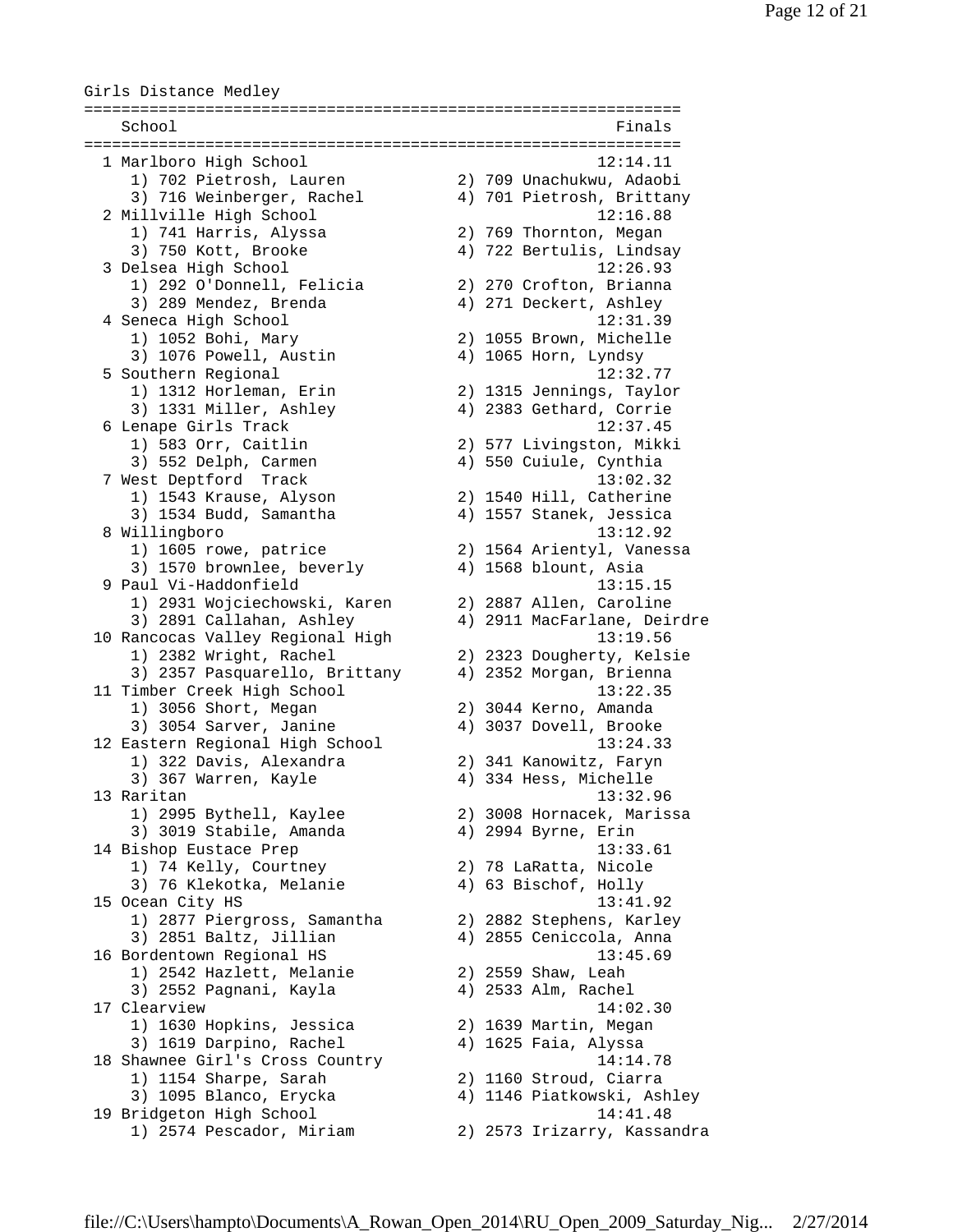3) 2572 Howard, Courtney 4) 2579 Spells, Briana 20 Salem High School 14:53.18 1) 1042 Scull, Cassandra 2) 1043 Tatum, Najwa 3) 1022 Chapman, Alycia 4) 1024 Davenport, Cara 21 Oakcrest High School 14:53.45 1) 841 DeFalco, Megan 2) 849 Highsmith, Nadirah 3) 836 Carlson, Rachel 4) 834 Brennan, Meghan 22 Moorestown Girls Track 14:58.50 1) 816 Robertson, Amanda 2) 810 Jordan, Stephanie 3) 786 Davis, Caitlin 4) 825 Walker, Tatum 23 Haddon Township 15:28.56 1) 2662 Moore, Emily 2) 2661 Miller, Megan 3) 2660 McErlean, Tori 4) 2650 Discher, Julie Girls 4x100 Meter Shuttle Hurdle =================================================================== School **Finals** H# =================================================================== 1 Winslow Twp 1:04.98 5 1) 2028 Phillips, Ciera 2) 2042 Woods, Ciana 3) 2007 Charles, Nadiyah 4) 2024 McNeil, Steyce 2 Clearview 1:05.68 4 1) 1634 Lenkowski, Cassandra 2) 1626 Figueroa, Alyssa 3) 1613 Biagi, Brittany 4) 1614 Brasch, Morgan 3 Seneca High School 1:06.20 3 1) 1082 Smith, Chloe 2) 1060 Gall, Christina 3) 1079 Reinhold, Maggie 4) 1066 Jochem, Sarah 4 Southern Regional 1:07.02 5 1) 1335 Ohlson, Dana 2) 1283 Carlson, Jessica 3) 1346 Rubel, Katie 4) 1343 Rodriguez, Samantha 5 Robbinsville High School 1:08.78 3 1) 956 Sheehan, Reilly 2) 910 Guieb, Allyson 3) 958 Srinivasulu, Silpa 4) 954 Scott, Amber 6 South Brunswick 1:09.13 5 1) 1219 Liu, Sharon 2) 1231 O'Laughlin, Jennifer 3) 1224 McQueen, June 4) 1259 Strebeck, Lauryn 7 Lenape Girls Track 1:09.51 5 1) 566 Hinton, Maya 2) 561 Hardcastle, Lindsay 3) 606 Ward, Dee 4) 581 Morales, Cassie 8 Monsignor Donovan High Sc  $1:09.92$  4 1) 2772 Hallenbeck, Brianna 2) 2800 Popo, Nikole 3) 2784 Lebel, Carly 4) 2764 Delaney, Murphy Kate 9 Toms River North 1:10.48 4 1) 1421 Luongo, Cheryl 2) 1427 Oliver, Taylor 3) 1402 DeBartolomeis, Lindsey 4) 1447 Schweiger, Dana 10 Bishop Eustace Prep 1:10.67 4 1) 94 Sokolowski, Megan 2) 75 Kinkler, Grace 3) 90 Pellegrino, Morgan 4) 66 Damato, Kelsey 11 Woodstown High School 1:11.68 3 1) 3144 Henderson, Karlee 2) 3138 Cook, Heather 3) 3156 String, Heather 4) 3152 Redkoles, Jennie 12 AP Schalick 1:11.72 2 1) 3770 Angelucci, Cassie 2) 3778 Golembski, Kaitlyn 3) 3777 Garrisson, Smaantha 4) 3782 Murillo, Kiana 13 Woodbury High School 1:12.98 2 1) 3125 McHugh, Jasmine 2) 3113 Bright, Gabby 3) 3126 McKnight, Kayla 4) 3120 Hassan, Laura 14 Paul Vi-Haddonfield 1:13.75 1 1) 2890 Boligitz, Erin 2) 2921 Santasiero, Melissa 3) 2889 Boldurian, Alyssa 4) 2910 Lang, Katherine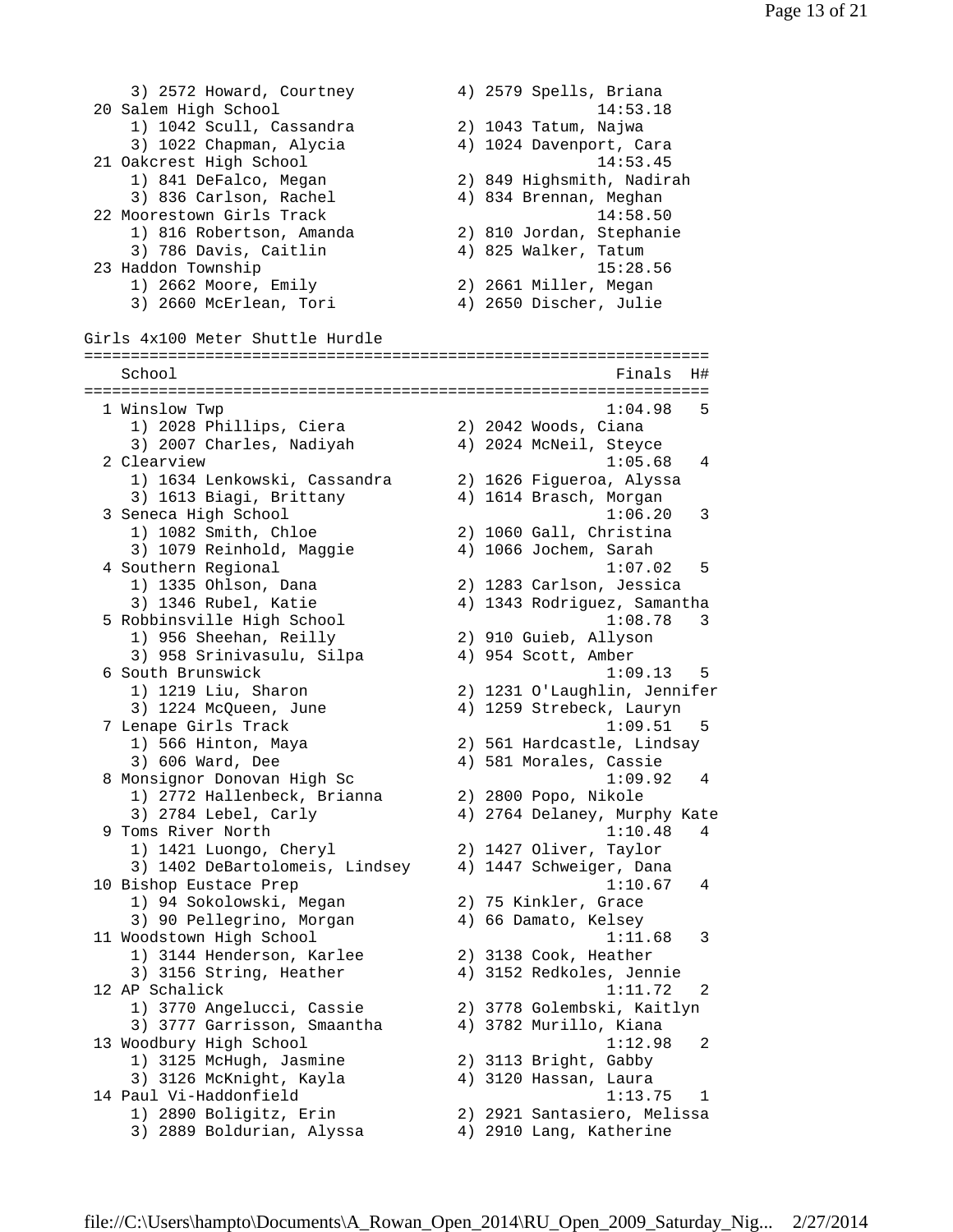```
 15 Riverside High School 1:15.87 1 
 1) 1899 Martins, Cristina 2) 1889 Harris, Nicole 
 3) 1914 Rossi, Bridget 4) 1915 Rossi, Shannon 
 16 Oakcrest High School 1:17.88 2 
 1) 845 Dunbar, Marilyn 2) 844 Diaz, Jany 
 3) 854 Jones, Allison 4) 832 Bishop, Veronica 
17 Bridgeton High School 17 Bridgeton High School
 1) 2577 Smith, Chanele 2) 2573 Irizarry, Kassandra 
 3) 2565 Bunting, Danielle 4) 2571 Hayes, Quashaya 
 18 Glassboro 1:24.06 1 
 1) 2126 Folken, Kendall 2) 2136 Ozdemir, Guliz 
 3) 2140 Pole, Tiana 4) 2133 Longley, Steph 
Girls High Jump 
================================================================ 
   Meet: @ 5-08 1985 Erin Halpin, Cherry Hill East 
Name Year School Finals================================================================ 
 1 1363 Wachter, Alexis Southern 5-02.00 
 2 606 Ward, Dee Lenape J5-02.00 
 2 280 Hunt, Brianna Delsea J5-02.00 
 2 608 Wilkerson, Shaya Lenape J5-02.00 
 5 3099 Lee, Priscilla Hamilton West J5-02.00 
 6 1273 Angellella, Brooke Southern J5-02.00 
 7 1079 Reinhold, Maggie Seneca 5-00.00 
 7 1542 Kirschling, Megan West Deptford 5-00.00 
 7 1066 Jochem, Sarah Seneca 5-00.00 
 7 2794 Medina, Ashley Mon Don 5-00.00 
 11 2774 Harrison, Alexis Mon Don 4-10.00 
 11 3146 Husser, Lauren Woodstown 4-10.00 
 11 1762 Farquharson, Patri Maple Shade 4-10.00 
 11 755 Newman, Nyrae Millville 4-10.00 
 11 1727 Moore, Destiny Lindenwold 4-10.00 
 16 1416 Letizia, Nichole Toms River North 4-08.00 
 16 1655 Tench, Victoria Clearview 4-08.00 
 16 846 Grimes, Niah Oakcrest 4-08.00 
 16 2210 Abell, Brittaney Highland 4-08.00 
 16 695 Mazzella, Amanda Marlboro 4-08.00 
 16 912 Harmon, Taylor Robbinsville 4-08.00 
 16 3084 Bamgbade, Janet Hamilton West 4-08.00 
 16 2137 Pendelton, Asia Glassboro 4-08.00 
 16 3020 Thomson, Lauren Raritan 4-08.00 
 16 1423 McAndrews, Colleen Toms River North 4-08.00 
 26 918 Hughes, Kristen Robbinsville 4-06.00 
 26 3142 Fuller, Kirsten Woodstown 4-06.00 
 26 1378 Hood, Crystal Teaneck 4-06.00 
 26 741 Harris, Alyssa Millville 4-06.00 
 26 1717 Coe, Courtney Lindenwold 4-06.00 
 26 828 Allen, Sierra Oakcrest 4-06.00 
 26 2962 Avant, Aigner Penns Grove 4-06.00 
 26 2364 Scott, Nia Rancocas Valley 4-06.00 
 26 2749 Vinch, Virginia Lawrence 4-06.00 
 26 361 Rodriguez, Sara Eastern 4-06.00 
 26 2984 Alfonso, Allyson Raritan 4-06.00 
 26 2910 Lang, Katherine Paul VI 4-06.00 
 38 3690 Stinsman, Beth Holy Cross 4-04.00 
 38 2645 Anthony, Katina Haddon Twp. 4-04.00 
 38 2667 Roche, Kelly Haddon Twp. 4-04.00 
 38 2038 Wall, Chanel Winslow 4-04.00 
 38 1690 Henshaw, Lynnette Hammonton 4-04.00
```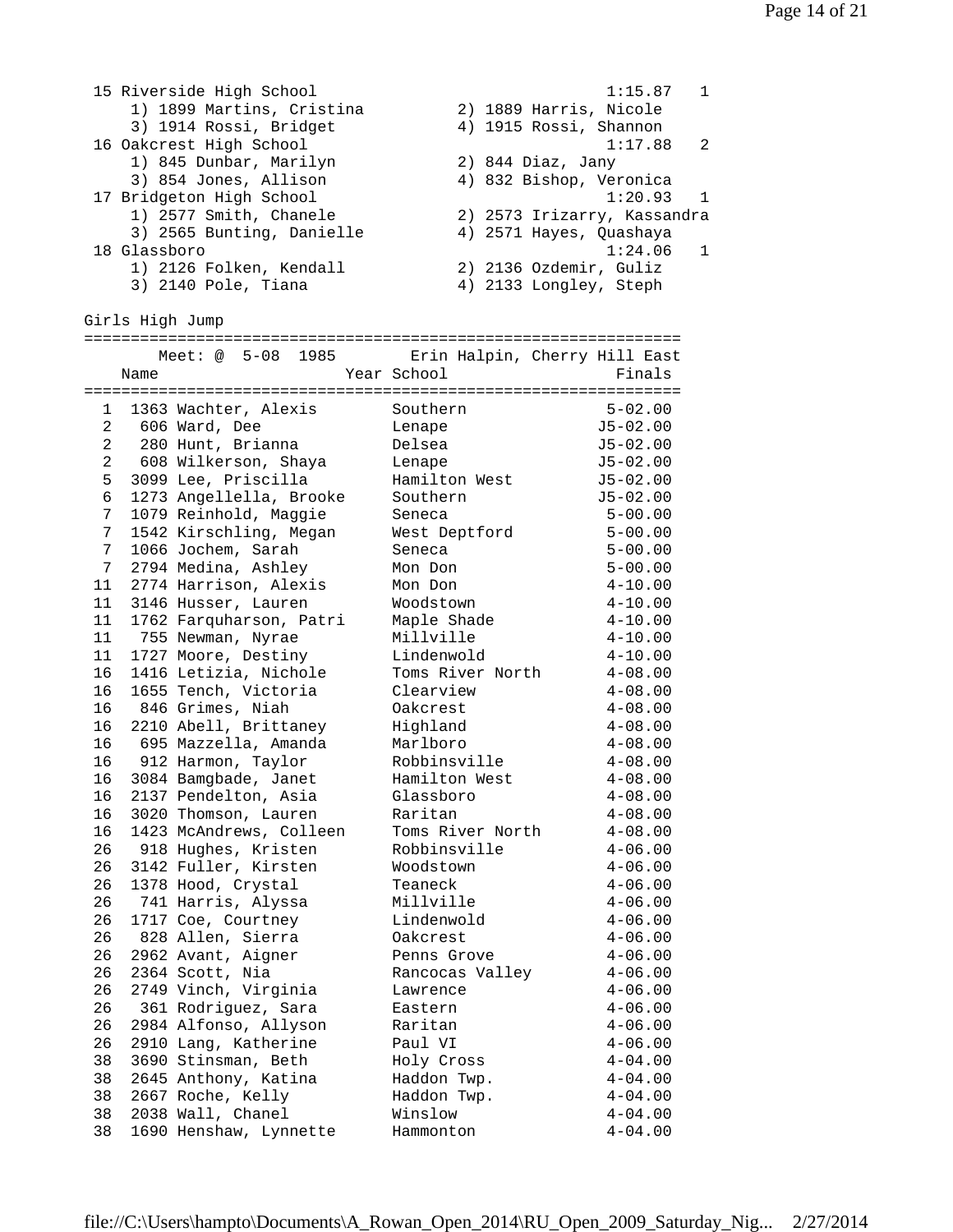| 38                                                                                                                                                                                                                                                                                                                                                                                           | 2739 Mason, Jasmine      | Lawrence    | $4 - 04.00$ |
|----------------------------------------------------------------------------------------------------------------------------------------------------------------------------------------------------------------------------------------------------------------------------------------------------------------------------------------------------------------------------------------------|--------------------------|-------------|-------------|
| 38                                                                                                                                                                                                                                                                                                                                                                                           | 3077 Smalls, Kristine    | Camden      | $4 - 04.00$ |
| 38                                                                                                                                                                                                                                                                                                                                                                                           | 3780 Hoch, Andrea        | AP Schalick | $4 - 04.00$ |
| $- -$                                                                                                                                                                                                                                                                                                                                                                                        | 1679 Everhart, Jessica   | Hammonton   | NH          |
| $- -$                                                                                                                                                                                                                                                                                                                                                                                        | 1815 Scola, Leanne       | Maple Shade | NH          |
| $  \,$                                                                                                                                                                                                                                                                                                                                                                                       | 2541 Hazlett, Lauren     | Bordentown  | NH          |
|                                                                                                                                                                                                                                                                                                                                                                                              | -- 142 English, Courtney | Cherokee    | NH          |
| $\frac{1}{2} \frac{1}{2} \frac{1}{2} \frac{1}{2} \frac{1}{2} \frac{1}{2} \frac{1}{2} \frac{1}{2} \frac{1}{2} \frac{1}{2} \frac{1}{2} \frac{1}{2} \frac{1}{2} \frac{1}{2} \frac{1}{2} \frac{1}{2} \frac{1}{2} \frac{1}{2} \frac{1}{2} \frac{1}{2} \frac{1}{2} \frac{1}{2} \frac{1}{2} \frac{1}{2} \frac{1}{2} \frac{1}{2} \frac{1}{2} \frac{1}{2} \frac{1}{2} \frac{1}{2} \frac{1}{2} \frac{$ | 3152 Redkoles, Jennie    | Woodstown   | NH          |
| $  \,$                                                                                                                                                                                                                                                                                                                                                                                       | 1139 Molina, Erin        | Shawnee     | NH          |
| $- -$                                                                                                                                                                                                                                                                                                                                                                                        | 178 Taylor, Lauren       | Cherokee    | NH          |
|                                                                                                                                                                                                                                                                                                                                                                                              | -- 346 Lyons, Kathleen   | Eastern     | NH          |
|                                                                                                                                                                                                                                                                                                                                                                                              | -- 354 Okoro, Genevieve  | Eastern     | NH          |
| $- -$                                                                                                                                                                                                                                                                                                                                                                                        | 2016 Kolody, Alexa       | Winslow     | NH          |
| $ -$                                                                                                                                                                                                                                                                                                                                                                                         | 2915 Pezzanno, Gianna    | Paul VI     | NH          |
|                                                                                                                                                                                                                                                                                                                                                                                              | 777 Bauscher, Ashley     | Moorestown  | NH          |
|                                                                                                                                                                                                                                                                                                                                                                                              | 1373 DeVore, Jordan      | Teaneck     | NH          |

## Girls Pole Vault

|       | Name            |                         | Year School   | Finals       | Points |
|-------|-----------------|-------------------------|---------------|--------------|--------|
| 1     |                 | 822 Tauscher, Lauren    | Moorestown    | $10 - 06.00$ |        |
| 2     |                 | 2305 Weigel, Kristin    | Pennsville    | $J10-06.00$  |        |
| 3     |                 | 780 Brooks, Allyson     | Moorestown    | $10 - 00.00$ |        |
| 4     |                 | 1950 Mersiowsky, Helen  | Sterling      | $9 - 06.00$  |        |
| 4     |                 | 178 Taylor, Lauren      | Cherokee      | $9 - 06.00$  |        |
| 6     |                 | 2708 Reese, Meredith    | Haddonfield   | $9 - 00.00$  |        |
| 6     |                 | 2283 Dineen, Meghan     | Pennsville    | $9 - 00.00$  |        |
| 6     |                 | 1485 Gray, Katherine    | Triton        | $9 - 00.00$  |        |
| 6     |                 | 1944 Lees, Christina    | Sterling      | $9 - 00.00$  |        |
| 10    |                 | 1117 Evoy, Katelyn      | Shawnee       | $8 - 06.00$  |        |
| 10    |                 | 3119 Gligor, Alexis     | Woodbury      | $8 - 06.00$  |        |
| 10    |                 | 2883 Vogel, Laurie      | Ocean City    | $8 - 06.00$  |        |
| 10    |                 | 1328 Maschal, Emma      | Southern      | $8 - 06.00$  |        |
| 14    |                 | 1309 Hartley, Jacquelin | Southern      | $8 - 00.00$  |        |
| 14    |                 | 1688 Hartshorne, Dana   | Hammonton     | $8 - 00.00$  |        |
| 14    |                 | 2860 Furtick, Keyli     | Ocean City    | $8 - 00.00$  |        |
| 14    |                 | 3085 Beym, Cate         | Hamilton West | $8 - 00.00$  |        |
| 14    |                 | 1127 Kelly, Megan       | Shawnee       | $8 - 00.00$  |        |
| 14    |                 | 819 Schute, Liz         | Moorestown    | $8 - 00.00$  |        |
| 14    |                 | 2797 Ortiz, Kristen     | Mon Don       | $8 - 00.00$  |        |
| 14    |                 | 1555 Scott, Carlie      | West Deptford | $8 - 00.00$  |        |
| 14    |                 | 1626 Figueroa, Alyssa   | Clearview     | $8 - 00.00$  |        |
| 14    |                 | 3058 Tanski, Jessica    | Timber Creek  | $8 - 00.00$  |        |
| 14    |                 | 2646 Bossi, Julia       | Haddon Twp.   | $8 - 00.00$  |        |
| 14    |                 | 1070 McDowell, Colleen  | Seneca        | $8 - 00.00$  |        |
| 14    |                 | 3097 Lamont, Carmen     | Hamilton West | $8 - 00.00$  |        |
| 27    |                 | 2889 Boldurian, Alyssa  | Paul VI       | $7 - 06.00$  |        |
| 27    |                 | 2810 Thompson, Alexis   | Mon Don       | $7 - 06.00$  |        |
| 27    |                 | 1800 Pacheco, Alyssa    | Maple Shade   | $7 - 06.00$  |        |
| 30    |                 | 140 DeMarco, Jamie      | Cherokee      | $7 - 00.00$  |        |
| 30    |                 | 2670 Scholz, Hillary    | Haddon Twp.   | $7 - 00.00$  |        |
| 30    |                 | 581 Morales, Cassie     | Lenape        | $7 - 00.00$  |        |
| 30    |                 | 2663 Myers, Remy        | Haddon Twp.   | $7 - 00.00$  |        |
| $- -$ |                 | 304 Wilson, Tristanne   | Delsea        | NH           |        |
| $- -$ |                 | 584 Ostland, Nikki      | Lenape        | NH           |        |
|       | Girls Long Jump |                         |               |              |        |
|       | Name            |                         | Year School   | Finals       |        |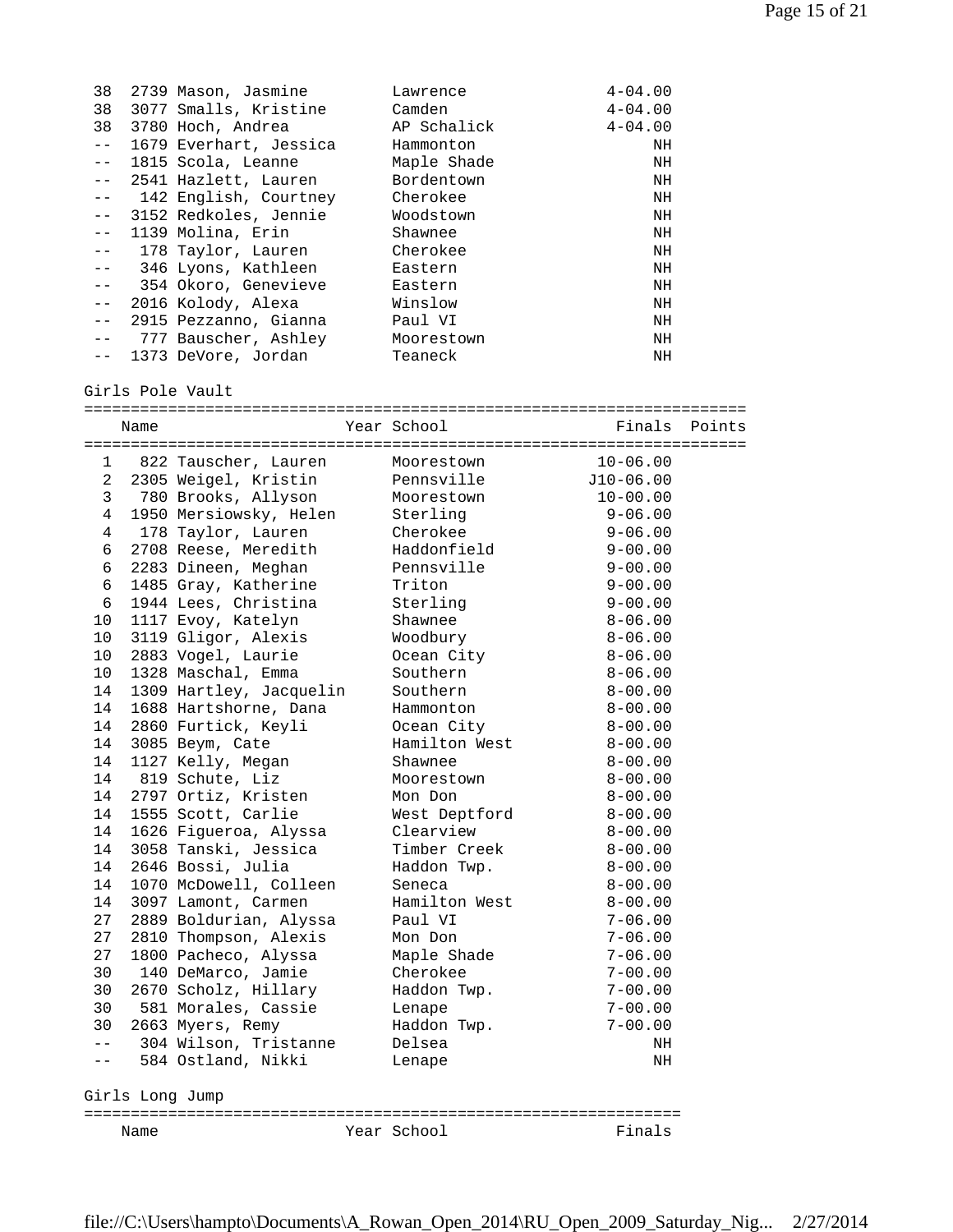| 1               | 2278 Tobias, Tacquaya   | Olma                      | $17 - 05.75$ |
|-----------------|-------------------------|---------------------------|--------------|
| $\overline{a}$  | 2074 Romanelli, Alexand | Absegami                  | $16 - 08.50$ |
| $\mathbf{3}$    | 846 Grimes, Niah        | Oakcrest                  | $16 - 05.25$ |
| 4               | 3103 Oriji, Chinwe      | Hamilton West             | $16 - 04.75$ |
| 5               | 3066 Johnson, Assante   | Camden                    | $16 - 04.00$ |
| $\epsilon$      | 2980 Smith, Simone      | Penns Grove               | $16 - 03.75$ |
| 7               | 1955 Stratton, Nikki    | Sterling                  | $16 - 00.50$ |
| 8               | 1388 Wizzard, Shaena    | Teaneck                   | $15 - 11.00$ |
| 9               | 1445 Schroen, Erica     | Toms River North          | $15 - 10.50$ |
| 10              | 236 Niedermayer, Jenna  | Cinnaminson               | $15 - 09.75$ |
| 11              | 3068 Jones, Jamie       | Camden                    | $15 - 09.00$ |
| 12              | 1434 Potter, Lisa       | Toms River North          | $15 - 05.75$ |
| 13              | 160 Mason, Erin         | Cherokee                  | $15 - 03.75$ |
| 14              | 2052 Collier, Darice    | Absegami                  | $15 - 02.25$ |
| 15              | 871 Pugh, Ashley        | Oakcrest                  | $15 - 02.00$ |
| 15              |                         |                           |              |
|                 | 2358 Pierce, Sydnee     | Rancocas Valley           | $15 - 02.00$ |
| 17              | 331 Harmon-Fisher, Eve  | Eastern                   | $15 - 00.75$ |
| 18              | 628 Fama, Victoria      | Mainland                  | $15 - 00.25$ |
| 18              | 2042 Woods, Ciana       | Winslow                   | $15 - 00.25$ |
| 18              | 2689 Hutchinson, Kelly  | Haddonfield               | $15 - 00.25$ |
| 21              | 806 Horten, Liz         | Moorestown                | $15 - 00.00$ |
| 22              | 2798 Osbourne, Andrea   | Mon Don                   | $14 - 10.75$ |
| 23              | 1940 Hunger, Sam        | Sterling                  | $14 - 08.00$ |
| 24              | 2028 Phillips, Ciera    | Winslow                   | $14 - 07.50$ |
| 24              | 2910 Lang, Katherine    | Paul VI                   | $14 - 07.50$ |
| 26              | 648 McGee, Keelin       | Mainland                  | $14 - 06.75$ |
| 27              | 2542 Hazlett, Melanie   | Bordentown                | $14 - 06.00$ |
| 28              | 1087 Atwater, Katie     | Shawnee                   | $14 - 05.25$ |
| 29              | 2318 Clark, Erin        | Rancocas Valley           | $14 - 04.75$ |
| 30              | 2596 Hall, Amanda       | Clayton                   | $14 - 01.25$ |
| 31              | 3135 Anderson, Maxine   | Woodstown                 | $13 - 11.75$ |
| 31              | 2736 Korngut, Jennifer  | Lawrence                  | $13 - 11.75$ |
| 33              | 3522 Goins, Christine   | Cherry Hill East          | $13 - 10.50$ |
| 34              | 1081 Simon, Jenn        | Seneca                    | $13 - 07.00$ |
| 35              |                         |                           |              |
| $\perp$ $\perp$ | 1082 Smith, Chloe       | Seneca                    | $13 - 06.25$ |
|                 | 1717 Coe, Courtney      | Lindenwold                | ND           |
| $- \, -$        | 3782 Murillo, Kiana     | AP Schalick               | ND           |
| $-\,-$          | 2608 Shack, Lauren      | Clayton                   | ND           |
| $- -$           | 3780 Hoch, Andrea       | AP Schalick               | <b>ND</b>    |
|                 | 3146 Husser, Lauren     | Woodstown                 | ND           |
|                 | 2533 Alm, Rachel        | Bordentown                | ND           |
| $- -$           | 1830 Wilder, Turquoise  | Maple Shade               | ND           |
| $- -$           | 2820 Drummond, DeShonya | North Brunswick           | ND           |
| $- -$           | 2909 Johnson, Kaelie    | Paul VI                   | ND           |
|                 | 676 Wilson, Rebecca     | Mainland                  | ND           |
| $- -$           | 738 Ford, Javona        | Millville                 | ND           |
| $- -$           | 2834 Phelps, Jasmine    | North Brunswick           | ND           |
| $ -$            | 2658 Maro, Patrice      | Haddon Twp.               | ND           |
| $ -$            | 2625 Fitzpatrick, Molly | Florence HS               | ND           |
| $ -$            | 1381 Mills, Tiffany     | Teaneck                   | ND           |
| $- -$           | 182 Watts, Amy          | Cherokee                  | ND           |
|                 | 1396 Cloos, Sarah       | Toms River North          |              |
| $ -$            |                         |                           | ND           |
| $- -$           | 2065 Keenan, Erica      | Absegami                  | ND           |
|                 | Girls Triple Jump       |                           |              |
|                 | Meet: @ 37-01.75 2008   | Rachel Montague, Cherokee |              |
|                 |                         |                           |              |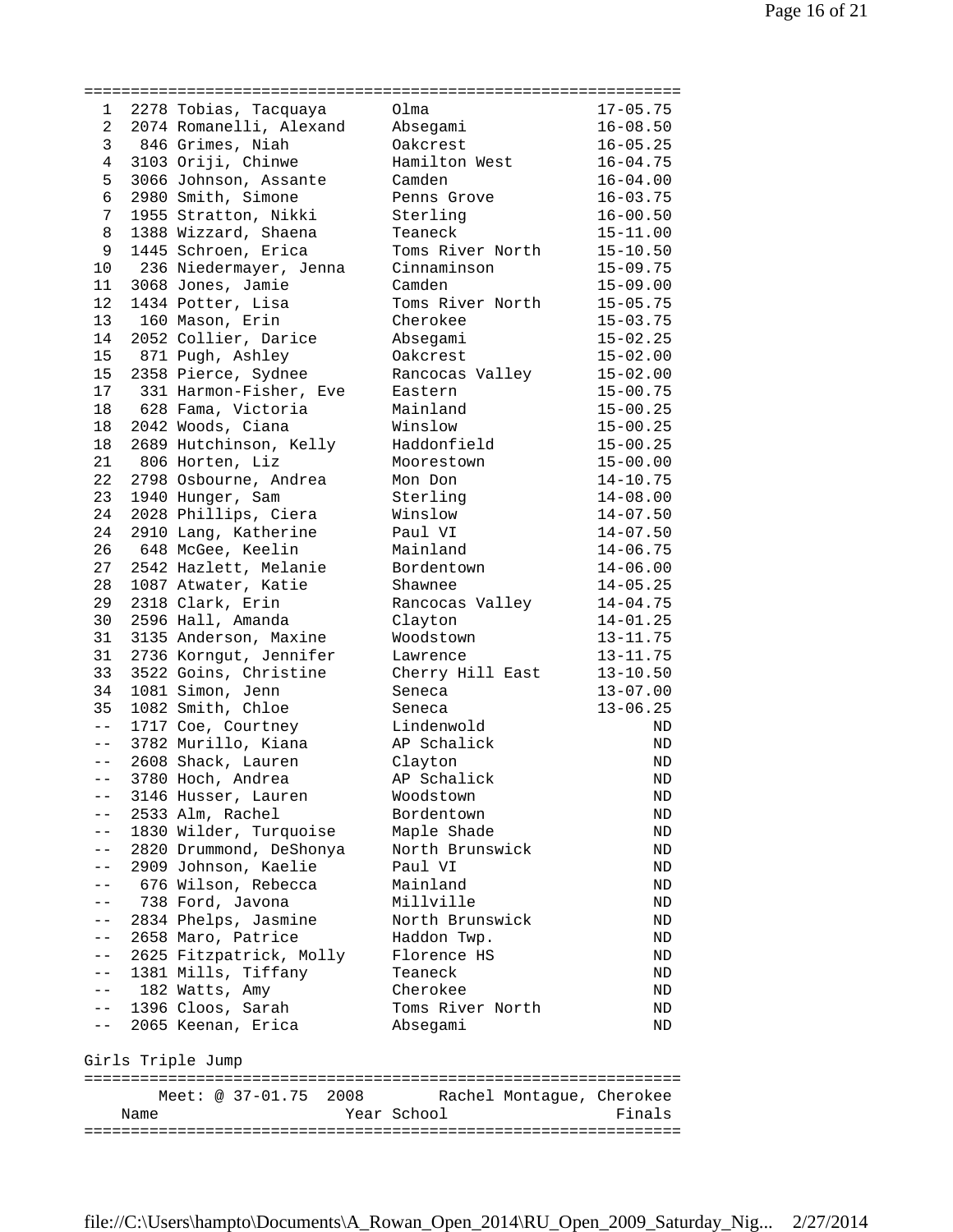1 709 Unachukwu, Adaobi Marlboro 38-03.00@ 2 3035 Coleman, Kayla Timber Creek 34-11.25 3 1283 Carlson, Jessica Southern 34-10.00 4 954 Scott, Amber Robbinsville 34-09.75 5 1380 Keita, Mbalu Teaneck 34-06.50 6 3067 Johnson, Ryan Camden 34-04.25 7 1079 Reinhold, Maggie Seneca 33-06.75 8 1388 Wizzard, Shaena Teaneck 33-05.00 9 260 Baker, Caitlin Delsea 33-03.50 10 738 Ford, Javona Millville 33-03.25 11 755 Newman, Nyrae Millville 32-10.50 12 2038 Wall, Chanel Winslow 32-06.75 13 871 Pugh, Ashley Oakcrest 32-06.50 14 3103 Oriji, Chinwe Hamilton West 32-05.75 15 1427 Oliver, Taylor Toms River North 32-05.50 16 556 Evancho, Kelsey Lenape 32-04.00 17 1349 Simmons, Meagan Southern 32-03.25 18 1762 Farquharson, Patri Maple Shade 31-09.00 19 2980 Smith, Simone Penns Grove 31-08.00 20 2910 Lang, Katherine Paul VI 31-06.00 21 2372 Thomas, Krystal Rancocas Valley 31-05.00 22 1066 Jochem, Sarah Seneca 31-04.50 23 2689 Hutchinson, Kelly Haddonfield 31-02.75 24 2675 Barber, Becky Haddonfield 31-02.00 24 806 Horten, Liz Moorestown 31-02.00 26 3788 Wright, Victoria AP Schalick 31-01.00 27 3106 Seiber, Breanna Hamilton West 30-11.25 28 1830 Wilder, Turquoise Maple Shade 30-09.00 29 1599 Mutazz, Nazirah Sa Willingboro 30-08.50 29 2318 Clark, Erin Rancocas Valley 30-08.50 31 2028 Phillips, Ciera Winslow 30-07.75 32 331 Harmon-Fisher, Eve Eastern 30-03.00 33 1598 Mutazz, Ayanna Tam Willingboro 30-00.00 34 2890 Boligitz, Erin Paul VI 29-08.50 35 3770 Angelucci, Cassie AP Schalick 29-07.75 36 1717 Coe, Courtney Lindenwold 29-07.50 37 548 Campbell, Advia Lenape 29-05.50 38 2881 Slaughter, Colleen Ocean City 29-04.00 39 2800 Popo, Nikole Mon Don 29-02.75 40 3008 Hornacek, Marissa Raritan 29-02.25 41 1958 Williams, Taela Sterling 28-09.00 42 1414 Lawal, Omotola Toms River North 28-08.75 43 1712 Tzaferos, Alexa Hammonton 28-08.00 44 1112 Dugan, Shannon Shawnee 28-07.25 44 166 Nong, Vicky Cherokee 28-07.25 46 1945 Lees, Stephanie Sterling 28-05.75 -- 2597 Haye, Alexis Clayton ND -- 708 Taylor, Tiffany Marlboro ND -- 354 Okoro, Genevieve Eastern ND -- 938 McAnany, Alyssa Robbinsville ND -- 845 Dunbar, Marilyn Oakcrest ND -- 2579 Spells, Briana Bhs ND -- 2608 Shack, Lauren Clayton ND -- 710 Unachukwu, Ijeoma Marlboro ND Girls Shot Put ================================================================ Name **The School** Year School **Finals** ================================================================

1 2267 Imbesi, Victoria Olma 40-08.00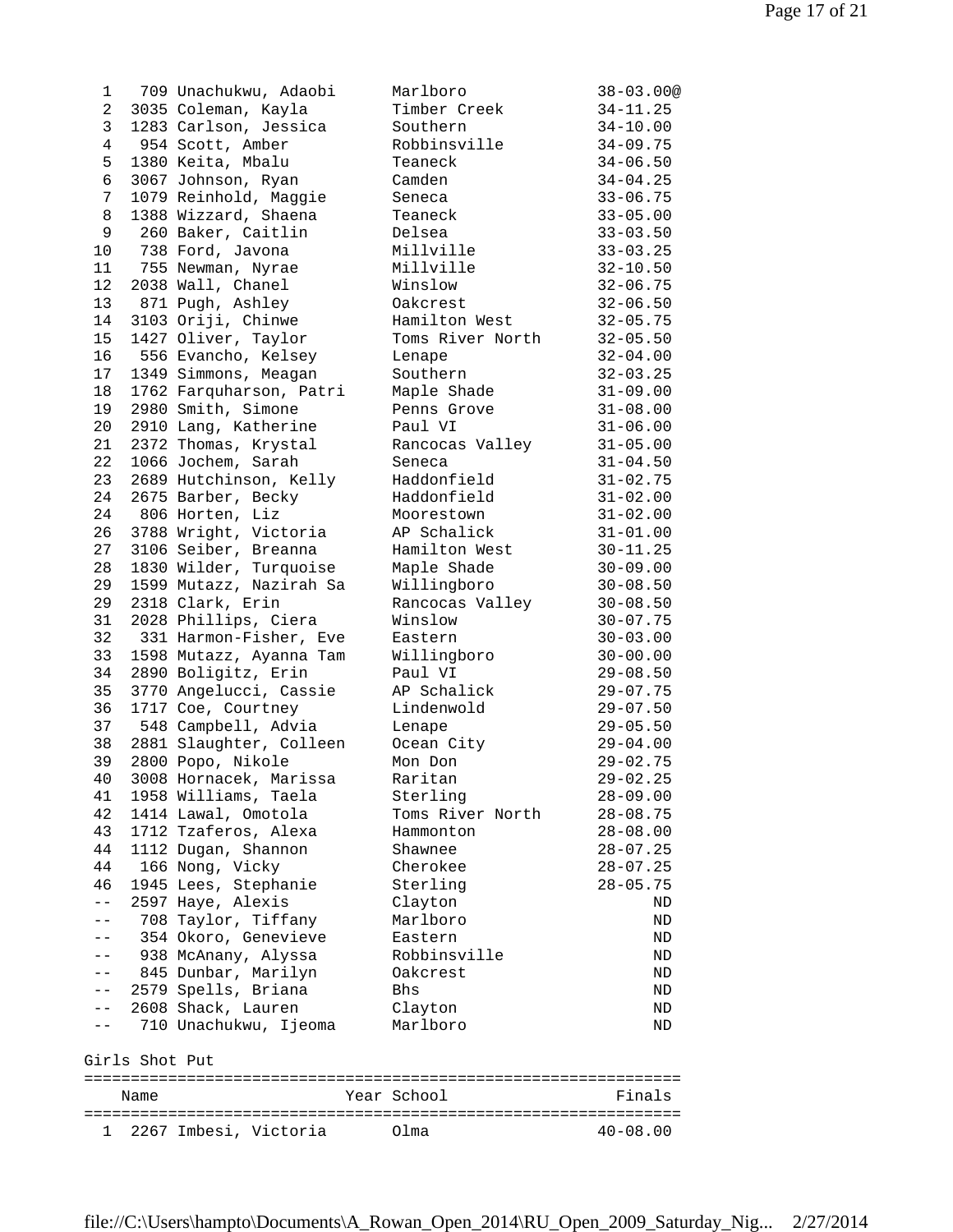| ∠              | 3110 WIII1ams, JOCEIYN  | Hamiiton west    | $38 - 10.00$ |
|----------------|-------------------------|------------------|--------------|
| 3              | 2276 Rybicki, Genevieve | Olma             | $38 - 05.75$ |
| $\overline{4}$ | 2066 Keister, Dana      | Absegami         | $38 - 03.00$ |
| 5              | 2977 Sackes, Portia     | Penns Grove      | $36 - 11.50$ |
| 6              | 1376 Hampton, Apresha   | Teaneck          | $36 - 11.00$ |
| 7              | 2061 Guerrier, Katrina  | Absegami         | $36 - 01.75$ |
| 8              | 2817 Carpenter, Yamika  | North Brunswick  | $35 - 05.25$ |
| 9              | 1410 Jacob, Taylor      | Toms River North | $35 - 03.75$ |
| 10             | 175 Spieker, Emily      | Cherokee         | $33 - 11.75$ |
| 11             | 2134 Miller, Simohn     | Glassboro        | $33 - 10.50$ |
| 12             | 1073 Osagie, Eman       | Seneca           | $33 - 08.00$ |
| 13             | 858 Leach, Haliema      | Oakcrest         | $33 - 07.75$ |
| 14             | 3788 Wright, Victoria   | AP Schalick      | $33 - 07.00$ |
| 15             | 3076 Sample, Cora       | Camden           | $33 - 06.50$ |
| 16             | 158 Lake, Melissa       | Cherokee         | $33 - 04.75$ |
| 17             | 3147 Jones, Patria      | Woodstown        | $33 - 04.00$ |
| 17             | 2818 Davila, Quaneeka   | North Brunswick  | $33 - 04.00$ |
| 19             | 1132 Madden, Lizzie     | Shawnee          | $33 - 02.50$ |
| 20             | 3629 Ewing, Shannon     | Holy Cross       | $32 - 06.00$ |
| 21             | 765 Tayvinsky, Melissa  | Millville        | $32 - 04.50$ |
| 22             | 3088 Brown, Mariah      | Hamilton West    | $32 - 02.25$ |
| 23             | 2937 Championship, Bria | Pemberton        | $32 - 01.75$ |
| 24             | 2364 Scott, Nia         | Rancocas Valley  | $31 - 11.25$ |
| 25             | 2237 Moore, Arielle     | Highland         | $31 - 10.75$ |
| 26             | 2308 Cioffi, Chelsea    | Pitman           | $31 - 08.50$ |
| 27             | 3504 Thompson, colleen  | Haddon Heights   | $31 - 05.00$ |
| 28             | 3712 Brown, Rosica      | Vineland         | $31 - 00.00$ |
| 28             | 3751 Nellom, Brittany   | Vineland         | $31 - 00.00$ |
| 30             | 3072 Nobles, Rubbie     | Camden           | $30 - 11.25$ |
| 31             | 46 Romano, Corinne      | Bernards         | $30 - 10.75$ |
| 32             | 2753 Wrights, Subhanna  | Lawrence         | $30 - 08.50$ |
| 33             | 2538 Carthan, Alicia    | Bordentown       | $30 - 03.00$ |
| 34             | 2043 Woods, Tykhese     | Winslow          | $30 - 02.75$ |
| 35             | 2120 Still, LeeAnn      | CH West          | $30 - 02.25$ |
| 36             | 2040 White, Shakiyla    | Winslow          | $29 - 10.00$ |
| 37             | 624 Chelius, Cynthia    | Mainland         | $29 - 09.00$ |
| 38             | 675 Wea, Rufina         | Mainland         | $29 - 08.00$ |
| 39             | 2692 King, Amanda       | Haddonfield      | $29 - 04.50$ |
| 40             | 1677 Domenico, Dana     | Hammonton        | $29 - 03.75$ |
| 41             | 1371 Callis, Jasmine    | Teaneck          | $29 - 02.00$ |
| 42             | 1592 Lyburn, Natasha    | Willingboro      | $29 - 00.00$ |
| 43             | 1933 Christian, Alasia  | Sterling         | $28 - 11.50$ |
| 43             | 3500 Rutledge, Jessica  | Haddon Heights   | $28 - 11.50$ |
| 45             | 764 Taylor, Casey       | Millville        | $28 - 11.00$ |
| 46             | 2625 Fitzpatrick, Molly | Florence HS      | $28 - 10.75$ |
| 47             | 2067 Lovett, Barbie     | Absegami         | $28 - 09.75$ |
| 48             | 2959 Walker, Asya       | Pemberton        | $28 - 08.75$ |
| 49             | 2581 Andino, Wynette    | Clayton          | $28 - 08.25$ |
| 50             | 1728 Moore, Micaela     | Lindenwold       | $28 - 07.00$ |
| 51             | 1653 Searle, Amanda     | Clearview        | $28 - 06.50$ |
| 52             | 2827 Lewis, Danielle    | North Brunswick  | $28 - 05.75$ |
| 53             | 335 Hokett-Henley, Can  | Eastern          | $28 - 04.50$ |
| 54             | 1124 Irwin, Rachel      | Shawnee          | $28 - 03.75$ |
| 55             | 2127 Folken, Samantha   | Glassboro        | $28 - 02.50$ |
| 56             | 2586 Bowen, Jeanette    | Clayton          | $28 - 01.75$ |
| 57             | 2691 Kearney, Sheila    | Haddonfield      | $28 - 01.50$ |
| 58             | 1721 Johnson, Stashia   | Lindenwold       | $27 - 11.25$ |
| 59             | 1049 Barbour, Vanessa   | Seneca           | $27 - 10.25$ |
| 60             | 2759 Coulson, Kelly     | Mon Don          | $27 - 07.75$ |
| 61             | 2925 Smith, Maggie      | Paul VI          | $27 - 06.00$ |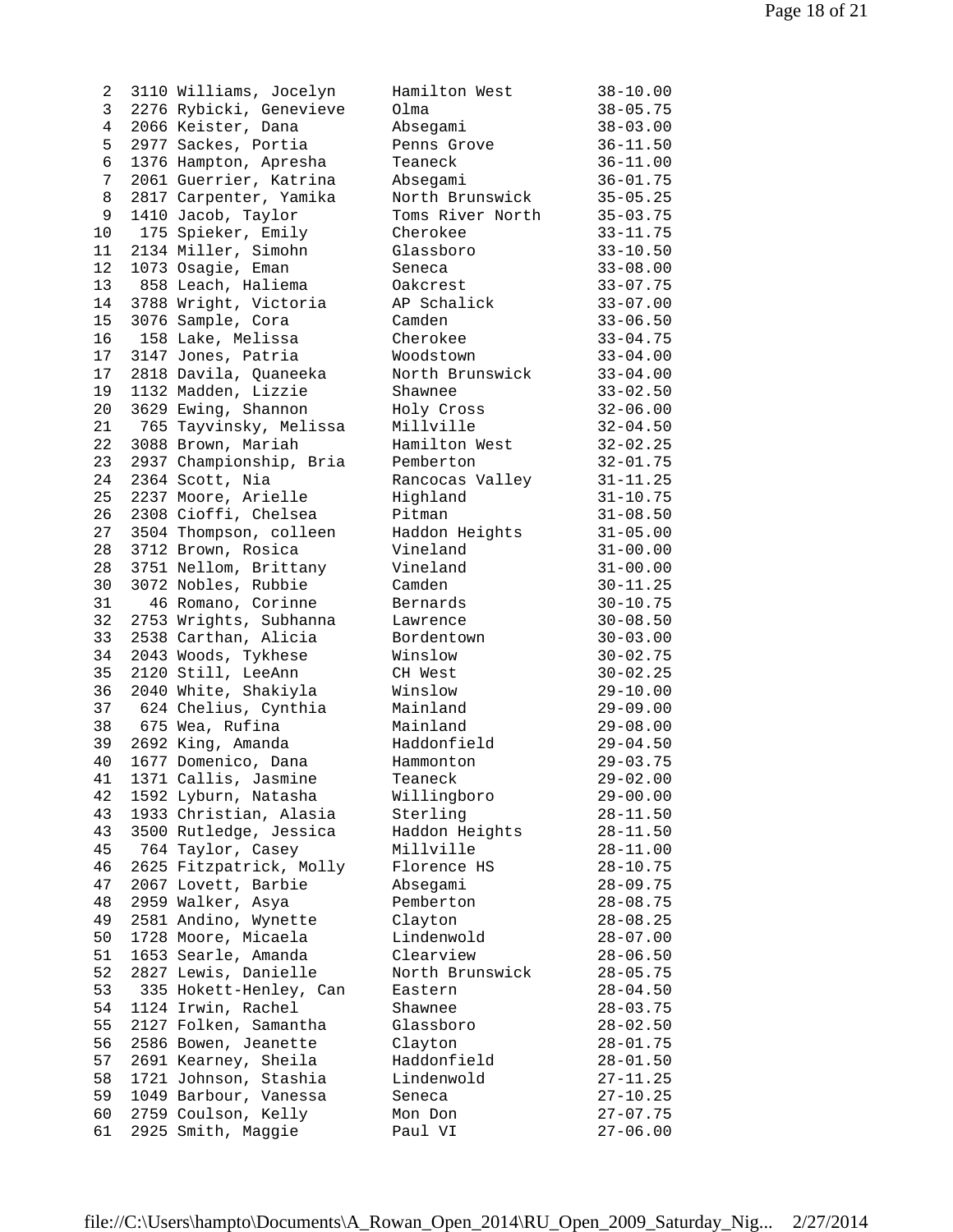|         | 62   266 Casselle, Kaitlyn | Delsea           | $27 - 05.00$ |
|---------|----------------------------|------------------|--------------|
| 63      | 2884 Wenzel, Cora          | Ocean City       | $27 - 03.50$ |
| 64      | 2767 Fernandez, Isabel     | Mon Don          | $27 - 00.00$ |
| 64      | 1615 Chew, Taylour         | Clearview        | $27 - 00.00$ |
| $- -$   | 3535 O'Brien, Christine    | Cherry Hill East | ND           |
| $- -$   | 2555 Quinn-Jimerson, Am    | Bordentown       | ND           |
| $- -$   | 3539 Savoca, Emily         | Cherry Hill East | ND           |
| $- -$   | 1687 Hartman, Jessica      | Hammonton        | ND           |
| $=$ $-$ | 2963 Bobo, Cherrelle       | Penns Grove      | ND           |
| $- -$   | 836 Carlson, Rachel        | Oakcrest         | ND           |
| $- -$   | 1565 Ash, Kimelle          | Willingboro      | ND           |
| $- -$   | 3548 Vuong, Carrie         | Cherry Hill East | ND           |
| $- -$   | 2177 LaFalce, Ally         | Gloucester Cath. | ND           |
| $-$     | 103 Burke, Treasure        | Camden Catholic  | ND           |
| $- -$   | 111 Irons, Deyunae         | Camden Catholic  | ND           |
| $- -$   | 333 Henderson, Kiaya       | Eastern          | ND           |
| $- -$   | 2744 Riddick, Keziah       | Lawrence         | ND           |
| $- -$   | 1017 Velcamp, Kate         | Rumson-Fair Have | ND           |
| $- -$   | 3485 Johnson, Jasmine      | Haddon Heights   | ND           |
| $ -$    | 2869 Lawler, Kamara        | Ocean City       | ND           |
| $- -$   | 2118 Still, Carla          | CH West          | ND           |

Girls Discus Throw

|                | Name |                           | Year School      | Finals     |  |
|----------------|------|---------------------------|------------------|------------|--|
|                |      |                           |                  |            |  |
|                |      | 1 2267 Imbesi, Victoria   | Olma             | $124 - 03$ |  |
|                |      | 2 2276 Rybicki, Genevieve | Olma             | $122 - 00$ |  |
| 3              |      | 2120 Still, LeeAnn        | CH West          | $119 - 04$ |  |
| $\overline{4}$ |      | 2308 Cioffi, Chelsea      | Pitman           | $114 - 10$ |  |
| 5              |      | 3110 Williams, Jocelyn    | Hamilton West    | $112 - 02$ |  |
| 6              |      | 3014 Newman, Angela       | Raritan          | $107 - 10$ |  |
| 7              |      | 3788 Wright, Victoria     | AP Schalick      | $107 - 07$ |  |
| 8              |      | 175 Spieker, Emily        | Cherokee         | $106 - 07$ |  |
| 9              |      | 262 Bolt, Brittany        | Delsea           | $103 - 04$ |  |
| 10             |      | 137 Cotton, Erika         | Cherokee         | $102 - 05$ |  |
| 11             |      | 2134 Miller, Simohn       | Glassboro        | $101 - 02$ |  |
| 12             |      | 1541 Hoffman, Haili       | West Deptford    | $100 - 05$ |  |
| 13             |      | 2780 Kalinowski, Nicole   | Mon Don          | $100 - 01$ |  |
| 14             |      | 3712 Brown, Rosica        | Vineland         | $99 - 00$  |  |
| 15             |      | 2869 Lawler, Kamara       | Ocean City       | $97 - 11$  |  |
| 16             |      | 2543 Hudik, Breanna       | Bordentown       | $96 - 03$  |  |
| 17             |      | 2937 Championship, Bria   | Pemberton        | $95 - 11$  |  |
| 18             |      | 1698 McDermott, April     | Hammonton        | $93 - 10$  |  |
| 19             |      | 1376 Hampton, Apresha     | Teaneck          | $91 - 09$  |  |
| 20             |      | 3779 Hars, Kerry          | AP Schalick      | $91 - 01$  |  |
| 20             |      | 765 Tayvinsky, Melissa    | Millville        | $91 - 01$  |  |
| 22             |      | 652 Newsome, Tammy        | Mainland         | $90 - 05$  |  |
| 23             |      | 2043 Woods, Tykhese       | Winslow          | $90 - 04$  |  |
| 24             |      | 1049 Barbour, Vanessa     | Seneca           | $89 - 07$  |  |
| 25             |      | 1728 Moore, Micaela       | Lindenwold       | $88 - 11$  |  |
| 26             |      | 1410 Jacob, Taylor        | Toms River North | $88 - 09$  |  |
| 27             |      | 1682 Gazarra, Kristen     | Hammonton        | $88 - 03$  |  |
| 28             |      | 761 Sokolov, Alysha       | Millville        | $87 - 05$  |  |
| 29             |      | 2595 Goode, Anna          | Clayton          | $87 - 01$  |  |
| 30             |      | 3539 Savoca, Emily        | Cherry Hill East | $86 - 11$  |  |
| 30             |      | 3088 Brown, Mariah        | Hamilton West    | $86 - 11$  |  |
| 32             |      | 2759 Coulson, Kelly       | Mon Don          | $86 - 09$  |  |
| 33             |      | 1371 Callis, Jasmine      | Teaneck          | $86 - 05$  |  |
| 34             |      | 2555 Quinn-Jimerson, Am   | Bordentown       | $86 - 02$  |  |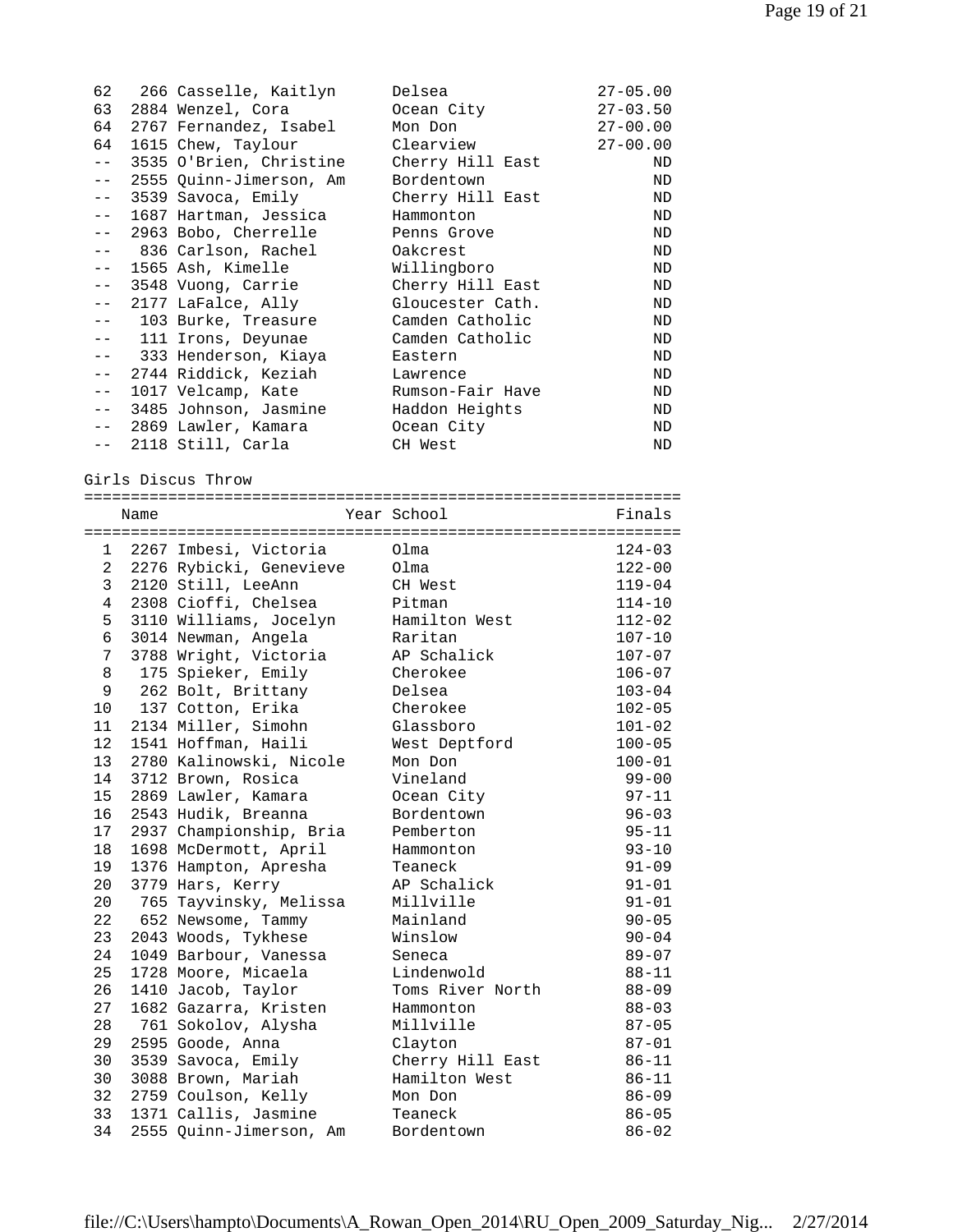| 35            |                     | 2172 Kain, Keirstin     | Gloucester Cath. | $84 - 09$ |  |
|---------------|---------------------|-------------------------|------------------|-----------|--|
| 36            |                     | 858 Leach, Haliema      | Oakcrest         | $84 - 07$ |  |
| 36            |                     | 1615 Chew, Taylour      | Clearview        | $84 - 07$ |  |
| 38            |                     | 1017 Velcamp, Kate      | Rumson-Fair Have | $84 - 06$ |  |
| 39            |                     | 1587 Heyward, Jamirah   | Willingboro      | $84 - 04$ |  |
| 40            |                     | 2236 Merlino, Alexis    | Highland         | $84 - 01$ |  |
| 41            |                     | 2253 Venables, Tara     | Highland         | $83 - 08$ |  |
| 42            |                     | 1132 Madden, Lizzie     | Shawnee          | $83 - 03$ |  |
| 43            |                     | 3535 O'Brien, Christine | Cherry Hill East | $82 - 07$ |  |
| 44            |                     | 2067 Lovett, Barbie     | Absegami         | $82 - 05$ |  |
| 45            |                     | 1721 Johnson, Stashia   | Lindenwold       | $82 - 04$ |  |
| 46            |                     | 3012 Mazza, Kayla       | Raritan          | $82 - 00$ |  |
| 47            |                     | 2177 LaFalce, Ally      | Gloucester Cath. | $81 - 07$ |  |
| 48            |                     | 2817 Carpenter, Yamika  | North Brunswick  | $79 - 07$ |  |
| 49            |                     | 3067 Johnson, Ryan      | Camden           | $79 - 03$ |  |
| 50            |                     | 2616 Piersons, Sara     | Collingswood     | $77 - 09$ |  |
| 51            |                     | 366 Wallace, Britney    | Eastern          | $77 - 07$ |  |
| 52            |                     | 2925 Smith, Maggie      | Paul VI          | $77 - 05$ |  |
| 53            |                     | 2625 Fitzpatrick, Molly | Florence HS      | $77 - 00$ |  |
| 54            |                     | 1041 Roeske, Elizabeth  | Salem            | $76 - 10$ |  |
| 54            |                     | 2884 Wenzel, Cora       | Ocean City       | $76 - 10$ |  |
| 56            |                     | 335 Hokett-Henley, Can  | Eastern          | $76 - 01$ |  |
| 57            |                     | 2581 Andino, Wynette    | Clayton          | $75 - 06$ |  |
| 58            |                     | 1592 Lyburn, Natasha    | Willingboro      | $72 - 02$ |  |
| $ -$          |                     | 3072 Nobles, Rubbie     | Camden           | ND        |  |
| $- -$         |                     | 3485 Johnson, Jasmine   | Haddon Heights   | ND        |  |
| $- -$         |                     | 2350 Mirabelli, Jenna   | Rancocas Valley  | ND        |  |
| $- -$         |                     | 3500 Rutledge, Jessica  | Haddon Heights   | ND        |  |
| $\pm$ $\pm$   |                     | 3509 Wentz, Sam         | Haddon Heights   | ND        |  |
| $- -$         |                     | 3514 Basu, Mehak        | Cherry Hill East | ND        |  |
| $--$          |                     | 2939 Drakeford, Myisha  | Pemberton        | ND        |  |
| $- -$         |                     | 1102 Conway, Meghan     | Shawnee          | ND        |  |
| $- -$         |                     | 1032 Lusby, Monique     | Salem            | ND        |  |
| $- -$         |                     | 2818 Davila, Quaneeka   | North Brunswick  | ND        |  |
| $- -$         |                     | 2895 Delacourt, Christi | Paul VI          | ND        |  |
| $\frac{1}{2}$ |                     | 1535 Carrero, Christina | West Deptford    | ND        |  |
| $ -$          |                     | 2827 Lewis, Danielle    | North Brunswick  | ND        |  |
| $ -$          |                     | 1074 Parker, Karrah     | Seneca           | ND        |  |
| $- -$         |                     | 3627 Dores, Sarah       | Holy Cross       | ND        |  |
| $--$          |                     | 2691 Kearney, Sheila    | Haddonfield      | ND.       |  |
|               |                     | 116 Nicholson, Sydney   | Camden Catholic  | ND        |  |
|               |                     | 103 Burke, Treasure     | Camden Catholic  | ND        |  |
| $-$           |                     | 1934 Cook, Aigner       | Sterling         | ND        |  |
| $- -$         |                     | 1933 Christian, Alasia  | Sterling         | ND        |  |
| $- -$         |                     | 847 Hample, Kaitlynn    | Oakcrest         | ND        |  |
| $- -$         |                     | 3751 Nellom, Brittany   | Vineland         | ND        |  |
| $ -$          |                     | 121 Zane, Susan         | Camden Catholic  | ND        |  |
|               | Girls Javelin Throw |                         |                  |           |  |

|                |      | Meet: @ 132-00 2008     | Victoria Imbesi, OLMA |            |
|----------------|------|-------------------------|-----------------------|------------|
|                | Name |                         | Year School           | Finals     |
|                |      |                         |                       |            |
| $\mathbf{1}$   |      | 2267 Imbesi, Victoria   | Olma                  | $129 - 07$ |
| $\overline{2}$ |      | 2294 Minch, Lindsey     | Pennsville            | $127 - 04$ |
|                |      | 3 158 Lake, Melissa     | Cherokee              | $122 - 04$ |
| 4              |      | 3095 Johnson, Chanel    | Hamilton West         | $118 - 02$ |
| 5.             |      | 1454 Tiplady, Deanne    | Toms River North      | $116 - 04$ |
| б.             |      | 1766 Gauntt, Kristin    | Maple Shade           | $110 - 09$ |
| 7              |      | 1458 Vandenbulcke, Ashl | Toms River North      | $109 - 09$ |